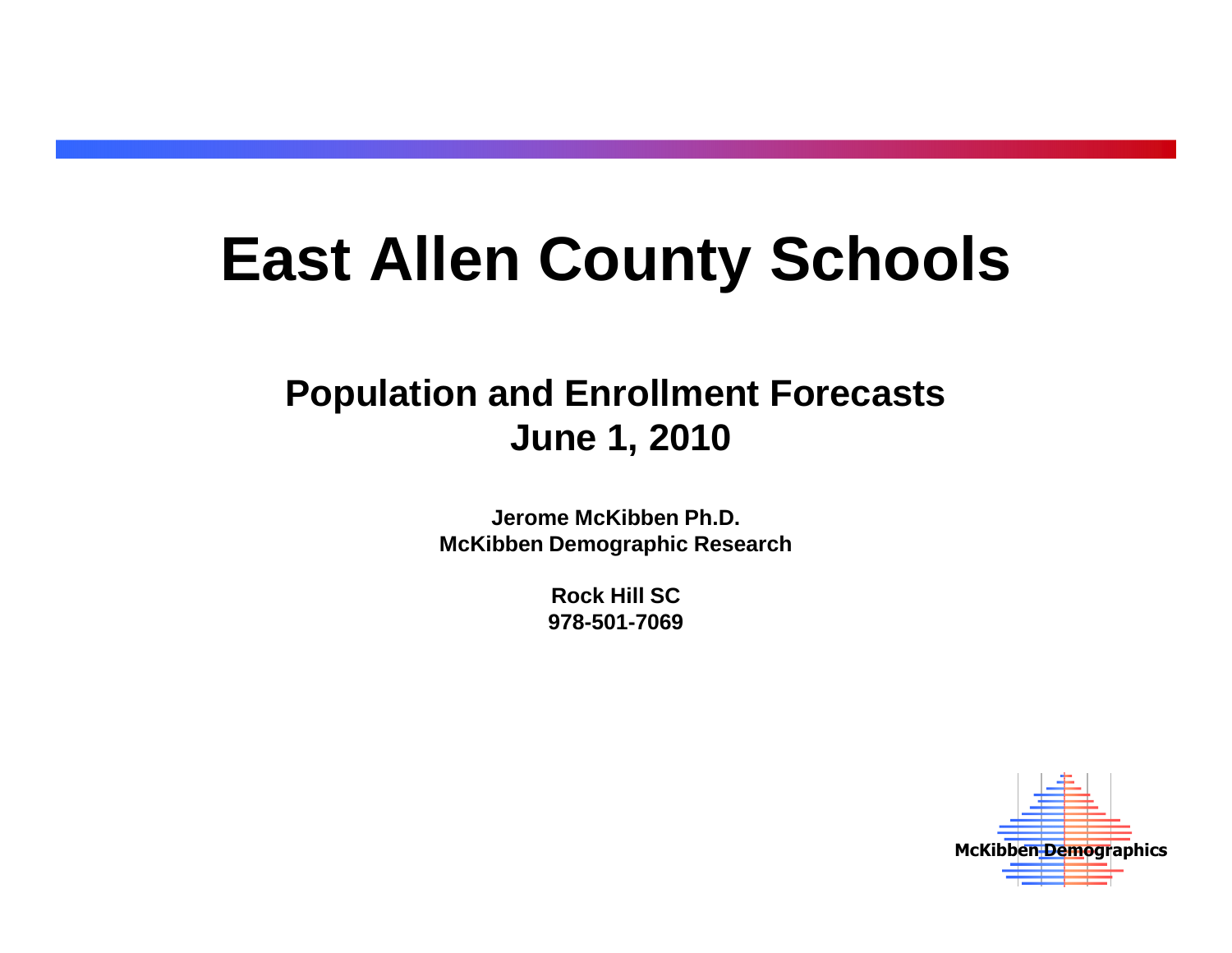# Assumptions

Interest rates have reached an historic low, and will not fluctuate more than one percentage point in the short term; the interest rate for a 30 year fixed home mortgage stays below 7%

The rate of mortgage approval stays at 1999-2002 levels and lenders do not return to "sub prime" mortgage practices

There are no additional restrictions placed on home mortgages lenders or additional bankruptcies of major creditproviders

The rate of housing foreclosures does not exceed 125% of the 2005-2007 average of East Allen County for any year in the forecasts

All currently platted and approved housing developments are built out and completed by 2017. All housing units constructed are occupied by 2019

The unemployment rates for the Fort Wayne Metropolitan Area will remain below 9.5% for the 10 years of the forecasts

The rate of students transferring into and out of schools within the district will remain at the 2007-08 to 2009-10 average

There will be no short term economic recovery in the next 18 months and the national, state or regional economy does not go into deep recession at anytime during the 10 years of the forecasts (Deep recession is defined as four consecutive quarters where the GDP contracts greater than 1% per quarter)

•The inflation rate for gasoline will stay below 5% per year for the 10 years of the forecasts

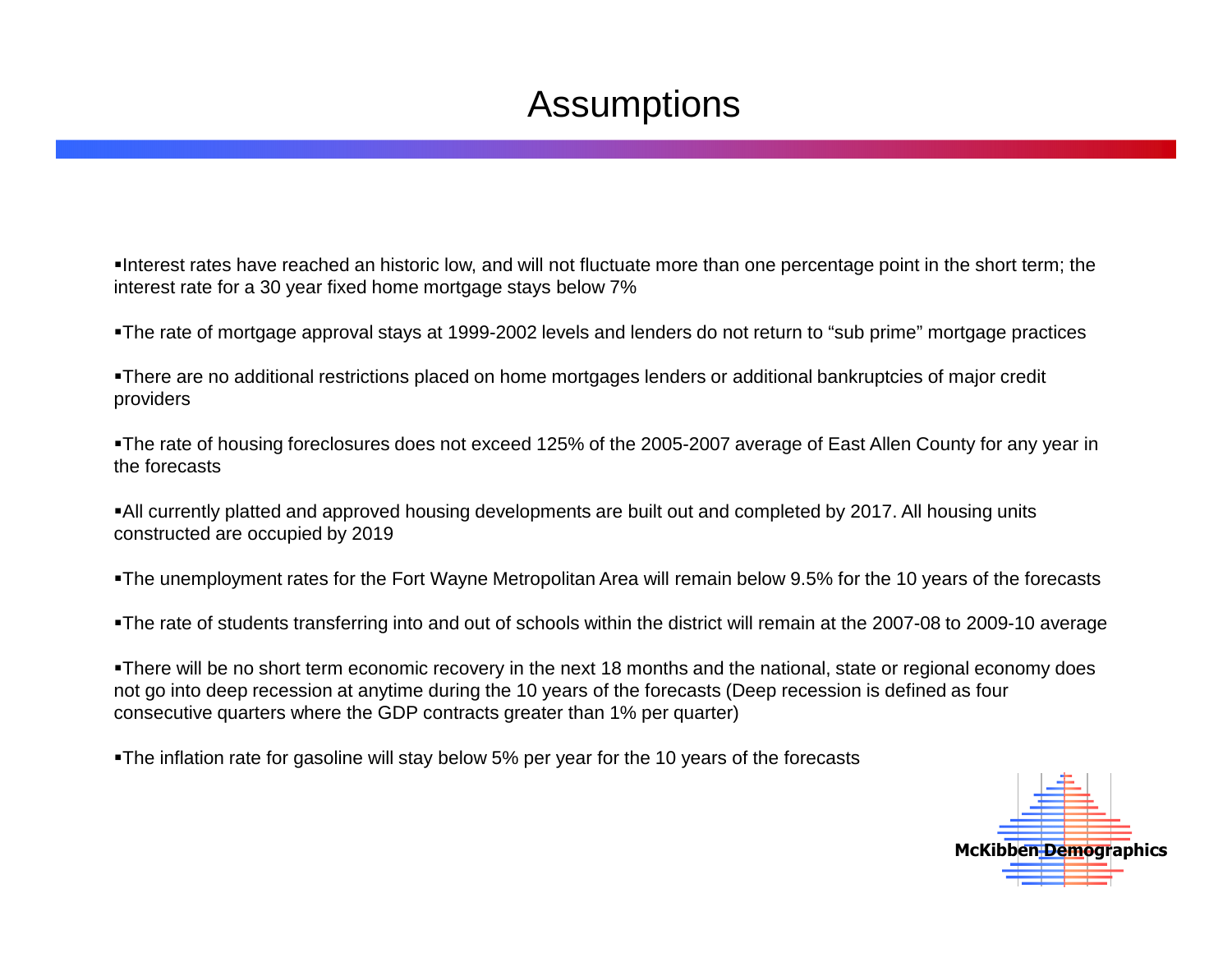# Assumptions—continued

There will be no building moratorium within the district

Businesses within the district and the Fort Wayne Metropolitan Area will remain viable

The number of existing home sales in the district that are a results of "distress sales" (homes worth less than the current mortgage value) will not exceed 25% of total homes sales in the district for any given year

Housing turnover rates (sale of existing homes in the district) will remain at their current levels. The majority of existing home sales are made by home owners over the age of 55

The recent decline in new home construction has ended and building rates has stabilized

Private school and home school attendance rates will remain constant

The rate of foreclosure for commercial property remains at the 2004-2007 average for the Fort Wayne Metropolitan area

There will be no additional settlement of Burmese refugees in the district for the next 10 years

There will be no additional movement of special programs (i.e. ESL, special needs, etc.) between facilities over the next 10 years

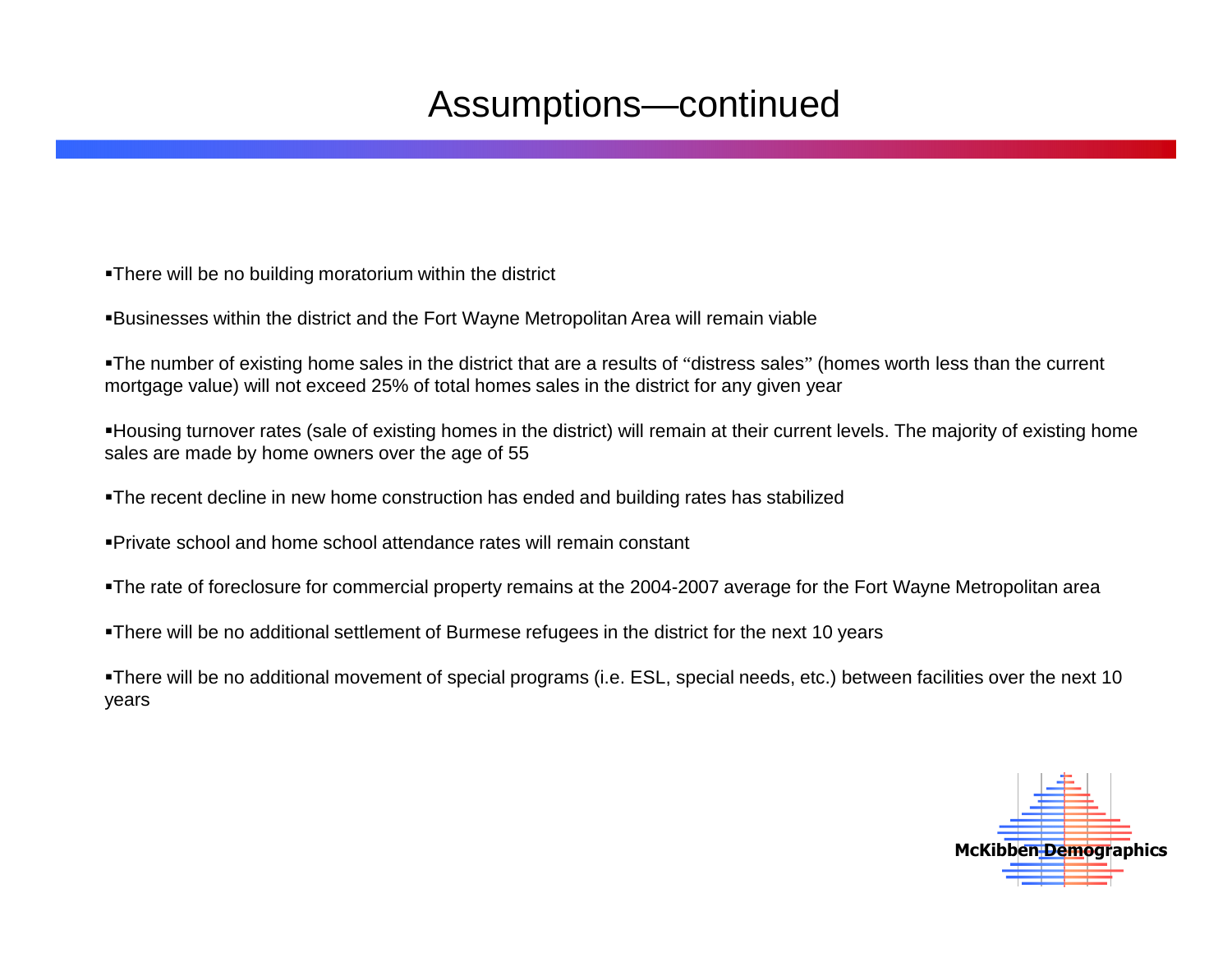#### East Allen Total Population: 2000 Census

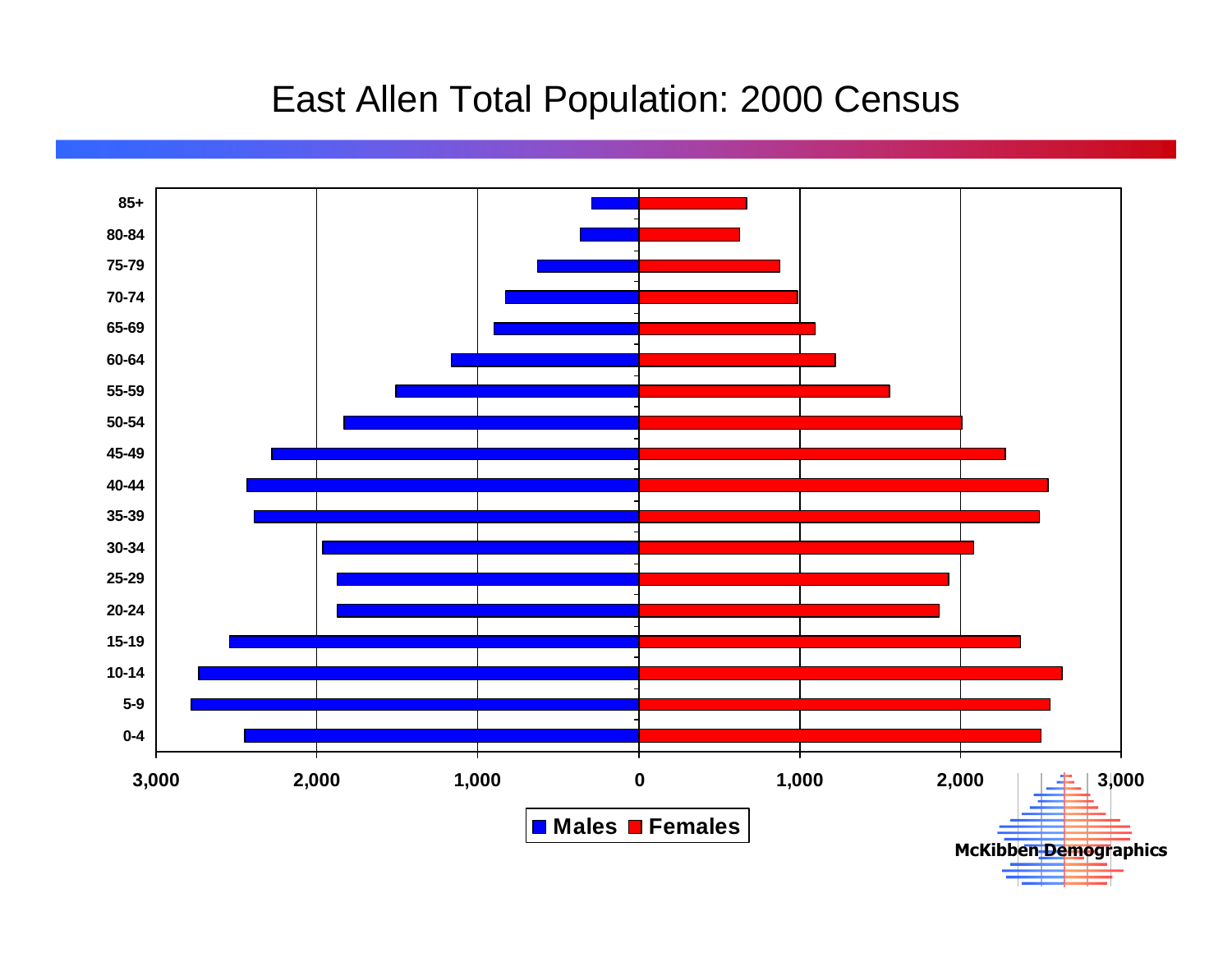#### East Allen County Total Population 2010

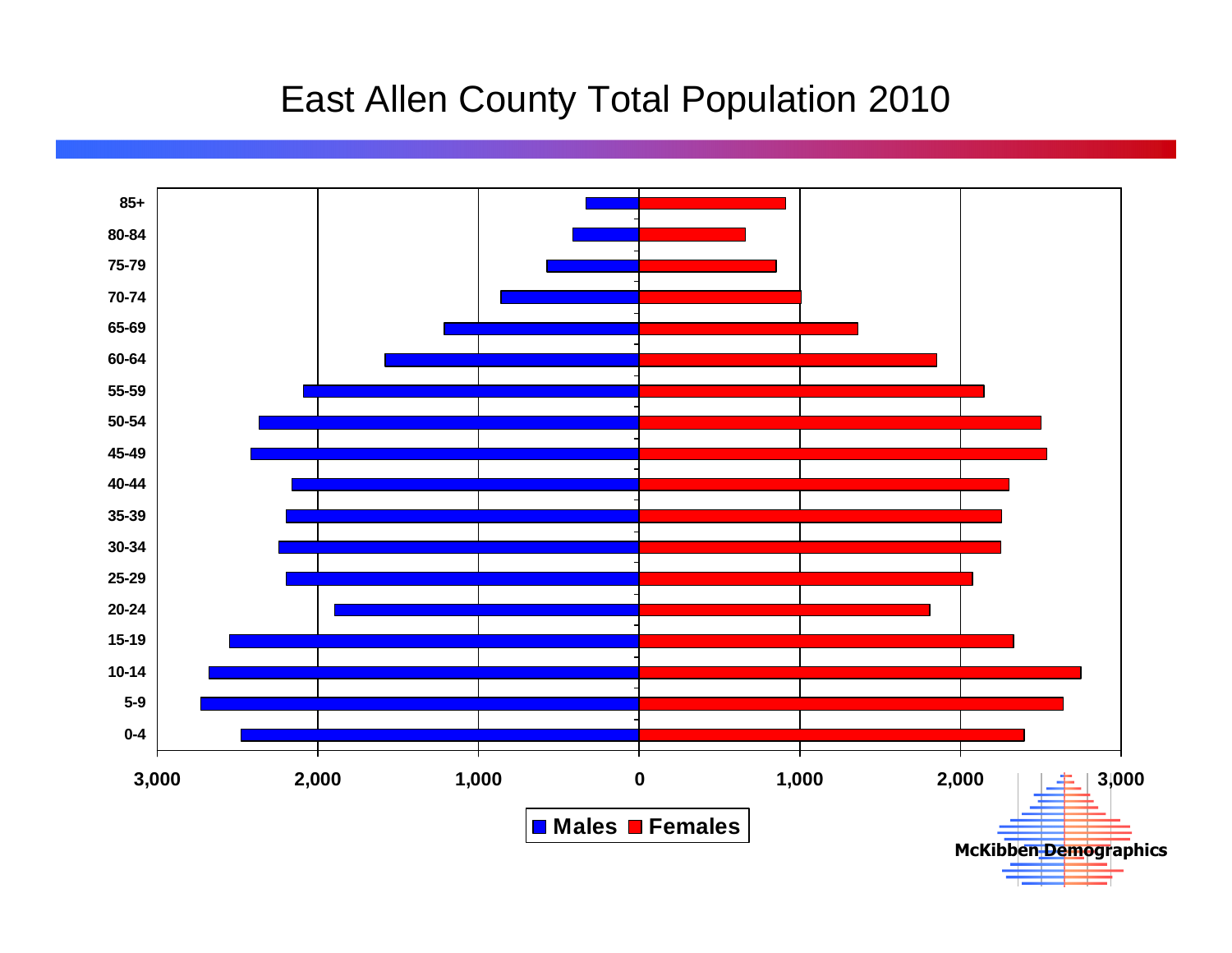# East Allen County Schools Total Enrollment

|                             | 2005-06    | 2006-07    | 2007-08     | 2008-09    | 2009-10           | 2010-11           | 2011-12    | 2012-13    | 2013-14    | 2014-15    | 2015-16    | 2016-17           | 2017-18    | 2018-19    | 2019-20     |
|-----------------------------|------------|------------|-------------|------------|-------------------|-------------------|------------|------------|------------|------------|------------|-------------------|------------|------------|-------------|
|                             |            |            |             |            | 645               |                   |            |            |            |            |            |                   |            |            |             |
| К<br>$\mathbf{1}$           | 721<br>724 | 706<br>740 | 709<br>697  | 674<br>705 | 686               | 640<br>699        | 644<br>697 | 641<br>697 | 637<br>691 | 633<br>687 | 626<br>679 | 614<br>668        | 603<br>655 | 592<br>642 | 582<br>631  |
| $\overline{2}$              | 749        | 710        | 717         | 708        | 707               | 691               | 689        | 687        | 687        | 684        | 682        | 674               | 663        | 650        | 636         |
| 3                           | 689        | 740        | 716         | 695        | 703               | 703               | 675        | 672        | 670        | 674        | 673        | 672               | 665        | 654        | 641         |
| 4                           | 741        | 686        | 717         | 702        | 682               | 700               | 698        | 671        | 667        | 665        | 671        | 670               | 670        | 663        | 651         |
| 5                           | 724        | 739        | 708         | 734        | 707               | 683               | 701        | 701        | 673        | 667        | 665        | 671               | 669        | 669        | 662         |
| 6                           | 400        | 402        | 386         | 384        | 395               | 373               | 360        | 352        | 367        | 348        | 339        | 338               | 338        | 333        | 330         |
| <b>Elementary Total</b>     | 4748       | 4723       | 4650        | 4602       | 4525              | 4489              | 4464       | 4421       | 4392       | 4358       | 4335       | 4307              | 4263       | 4203       | 4133        |
|                             |            |            |             |            |                   |                   |            |            |            |            |            |                   |            |            |             |
| 6                           | 368        | 338        | 341         | 338        | 357               | 336               | 335        | 361        | 347        | 339        | 334        | 334               | 340        | 338        | 342         |
| $\overline{7}$              | 829        | 769        | 798         | 768        | 739               | 771               | 722        | 709        | 731        | 728        | 697        | 679               | 674        | 680        | 667         |
| 8                           | 819        | 812        | 780         | 785        | 767               | 748               | 769        | 720        | 707        | 729        | 720        | 691               | 669        | 664        | 670         |
| <b>Middle School Total</b>  | 2016       | 1919       | 1919        | 1891       | 1863              | 1855              | 1826       | 1790       | 1785       | 1796       | 1751       | 1704              | 1683       | 1682       | 1679        |
|                             |            |            |             |            |                   |                   |            |            |            |            |            |                   |            |            |             |
| 9                           | 937        | 893        | 966         | 943        | 899               | 907               | 900        | 887        | 865        | 862        | 871        | 894               | 830        | 813        | 819         |
| 10                          | 897        | 922        | 889         | 998        | 978               | 898               | 880        | 874        | 863        | 841        | 839        | 846               | 870        | 807        | 791         |
| 11                          | 919        | 854        | 891         | 860        | 958               | 977               | 888        | 869        | 863        | 851        | 830        | 827               | 834        | 858        | 796         |
| 12                          | 735        | 838        | 823         | 833        | 833               | 903               | 935        | 853        | 832        | 828        | 823        | 797               | 794        | 801        | 825         |
| <b>High School Total</b>    | 3488       | 3507       | 3569        | 3634       | 3668              | 3685              | 3603       | 3483       | 3423       | 3382       | 3363       | 3364              | 3328       | 3279       | 3231        |
|                             |            |            |             |            |                   |                   |            |            |            |            |            |                   |            |            |             |
| <b>Total Enrollment</b>     | 10252      | 10149      | 10138       | 10127      | 10056             | 10029             | 9893       | 9694       | 9600       | 9536       | 9449       | 9375              | 9274       | 9164       | 9043        |
|                             |            |            |             |            |                   |                   |            |            |            |            |            |                   |            |            |             |
|                             |            |            |             |            |                   |                   |            |            |            |            |            |                   |            |            |             |
| <b>Total: All Grades</b>    | 10252      | 10149      | 10138       | 10127      | 10056             | 10029             | 9893       | 9694       | 9600       | 9536       | 9449       | 9375              | 9274       | 9164       | 9043        |
| Change                      |            | $-103$     | $-11$       | $-11$      | $-71$<br>$-0.70%$ | $-27$<br>$-0.27%$ | $-136$     | $-199$     | $-94$      | $-64$      | $-87$      | $-74$<br>$-0.78%$ | $-101$     | $-110$     | $-121$      |
| <b>Percent Change</b>       |            | $-1.00%$   | $-0.11%$    | $-0.11%$   |                   |                   | $-1.36%$   | $-2.01%$   | $-0.97%$   | $-0.67%$   | $-0.91%$   |                   | $-1.08%$   | $-1.19%$   | $-1.32%$    |
|                             |            |            |             |            |                   |                   |            |            |            |            |            |                   |            |            |             |
| <b>Total: Elementary</b>    | 4748       | 4723       | 4650        | 4602       | 4525              | 4489              | 4464       | 4421       | 4392       | 4358       | 4335       | 4307              | 4263       | 4203       | 4133        |
| Change                      |            | $-25$      | $-73$       | -48        | $-77$             | $-36$             | $-25$      | $-43$      | $-29$      | $-34$      | $-23$      | $-28$             | $-44$      | $-60$      | $-70$       |
| <b>Percent Change</b>       |            | $-0.53%$   | $-1.55%$    | $-1.03%$   | $-1.67%$          | $-0.80%$          | $-0.56%$   | $-0.96%$   | $-0.66%$   | $-0.77%$   | $-0.53%$   | $-0.65%$          | $-1.02%$   | $-1.41%$   | $-1.67%$    |
|                             |            |            |             |            |                   |                   |            |            |            |            |            |                   |            |            |             |
|                             |            |            |             |            |                   |                   |            |            |            |            |            |                   |            |            |             |
| <b>Total: Middle School</b> | 2016       | 1919       | 1919        | 1891       | 1863              | 1855              | 1826       | 1790       | 1785       | 1796       | 1751       | 1704              | 1683       | 1682       | 1679        |
| Change                      |            | $-97$      | $\mathbf 0$ | $-28$      | $-28$             | -8                | $-29$      | $-36$      | -5         | 11         | $-45$      | $-47$             | $-21$      | $-1$       | $-3$        |
| <b>Percent Change</b>       |            | $-4.81%$   | 0.00%       | $-1.46%$   | $-1.48%$          | $-0.43%$          | $-1.56%$   | $-1.97%$   | $-0.28%$   | 0.62%      | $-2.51%$   | $-2.68%$          | $-1.23%$   | $-0.06%$   | $-0.18%$    |
|                             |            |            |             |            |                   |                   |            |            |            |            |            |                   |            |            |             |
|                             |            |            |             |            |                   |                   |            |            |            |            |            |                   |            |            |             |
| <b>Total: High School</b>   | 3488       | 3507       | 3569        | 3634       | 3668              | 3685              | 3603       | 3483       | 3423       | 3382       | 3363       | 3364              | 3328       | 3279       | <b>B231</b> |
| Change                      |            | 19         | 62          | 65         | 34                | 17                | $-82$      | $-120$     | $-60$      | $-41$      | $-19$      | 1                 | $-36$      | -49        | $-48$       |
| <b>Percent Change</b>       |            | 0.54%      | 1.77%       | 1.82%      | 0.94%             | 0.46%             | $-2.23%$   | $-3.33%$   | $-1.72%$   | $-1.20%$   | $-0.56%$   | 0.03%             | $-1.07%$   | $-1.47%$   | $-1.46%$    |

McKibben Demographics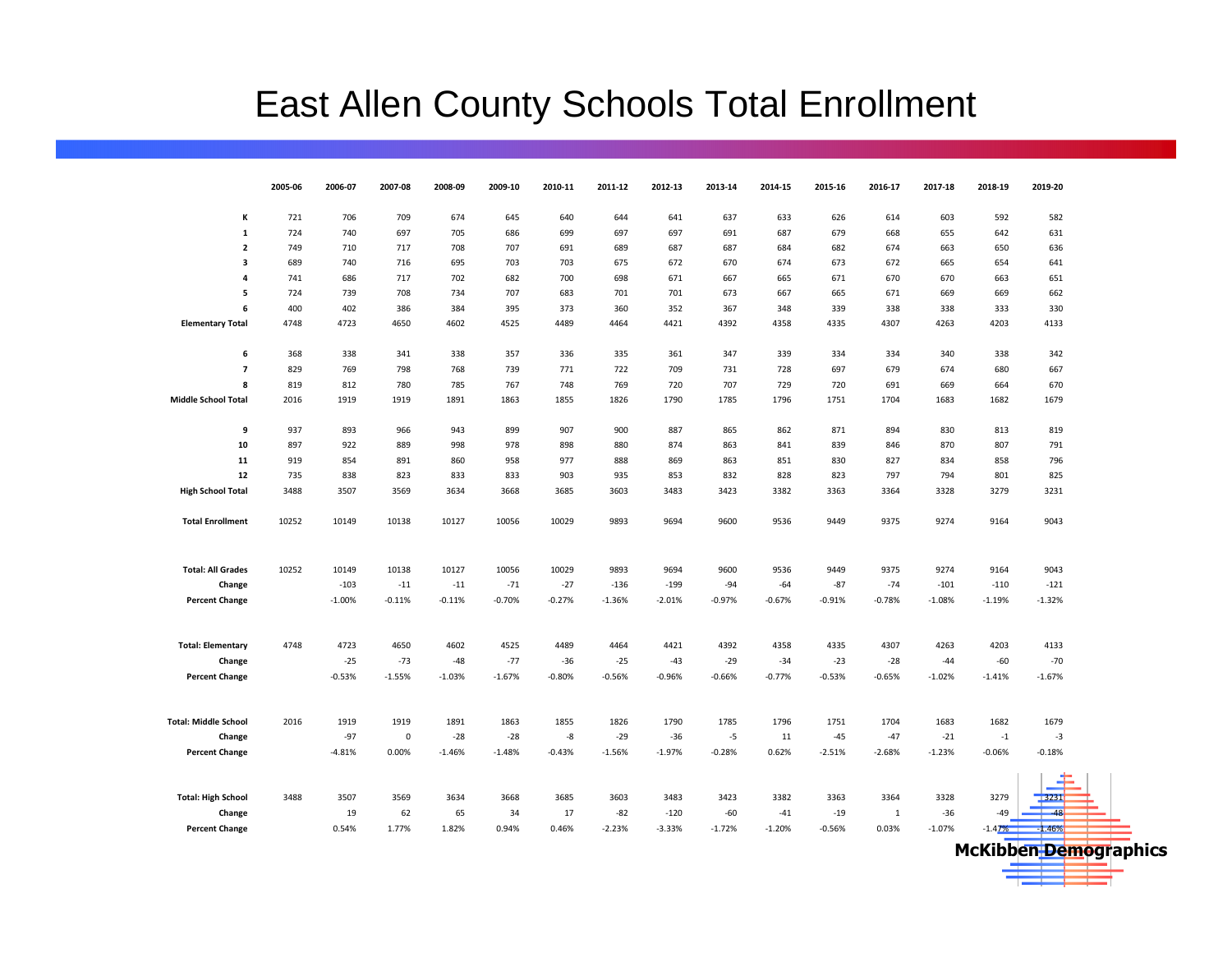# Harlan Elementary

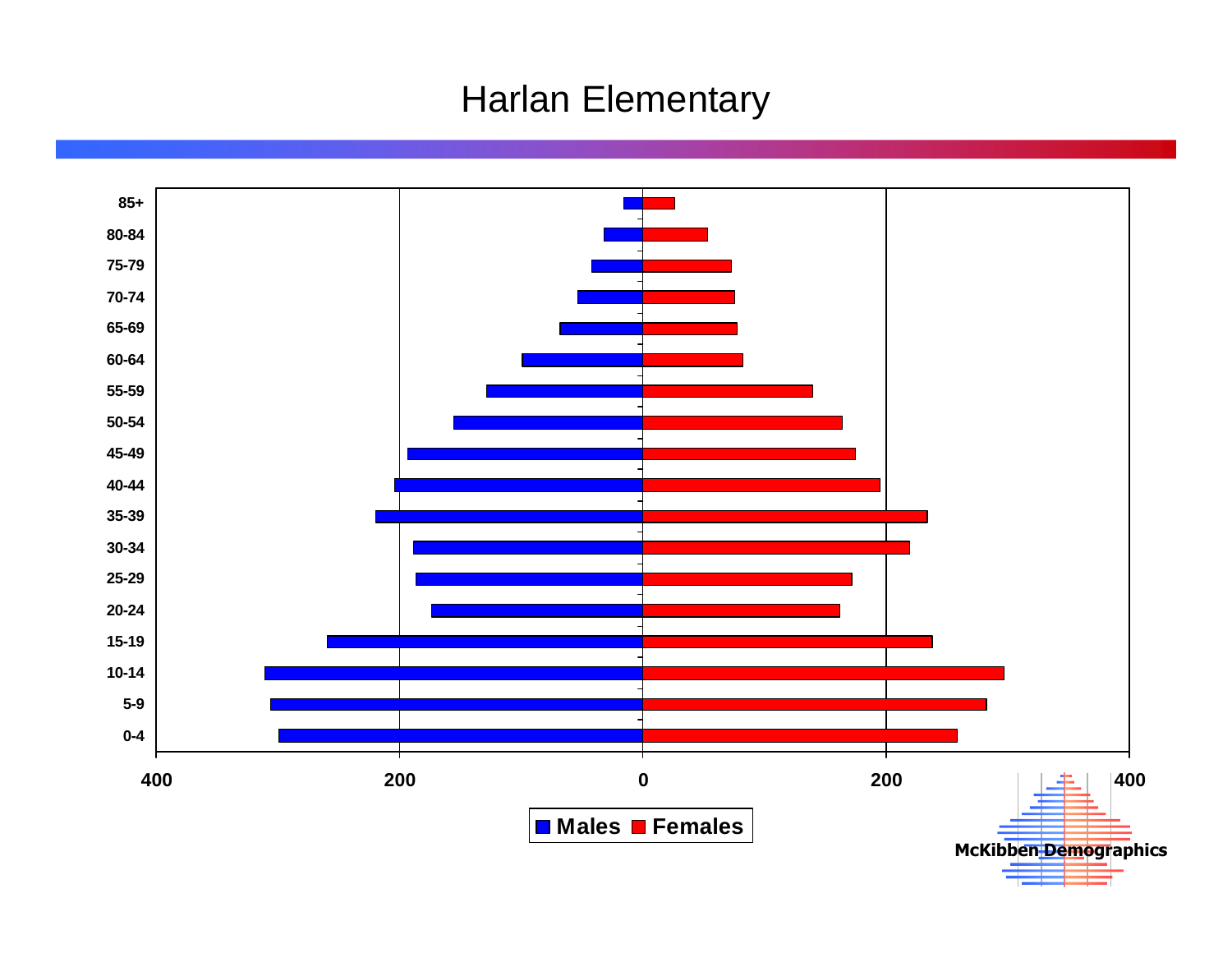# Highland Terrace Elementary

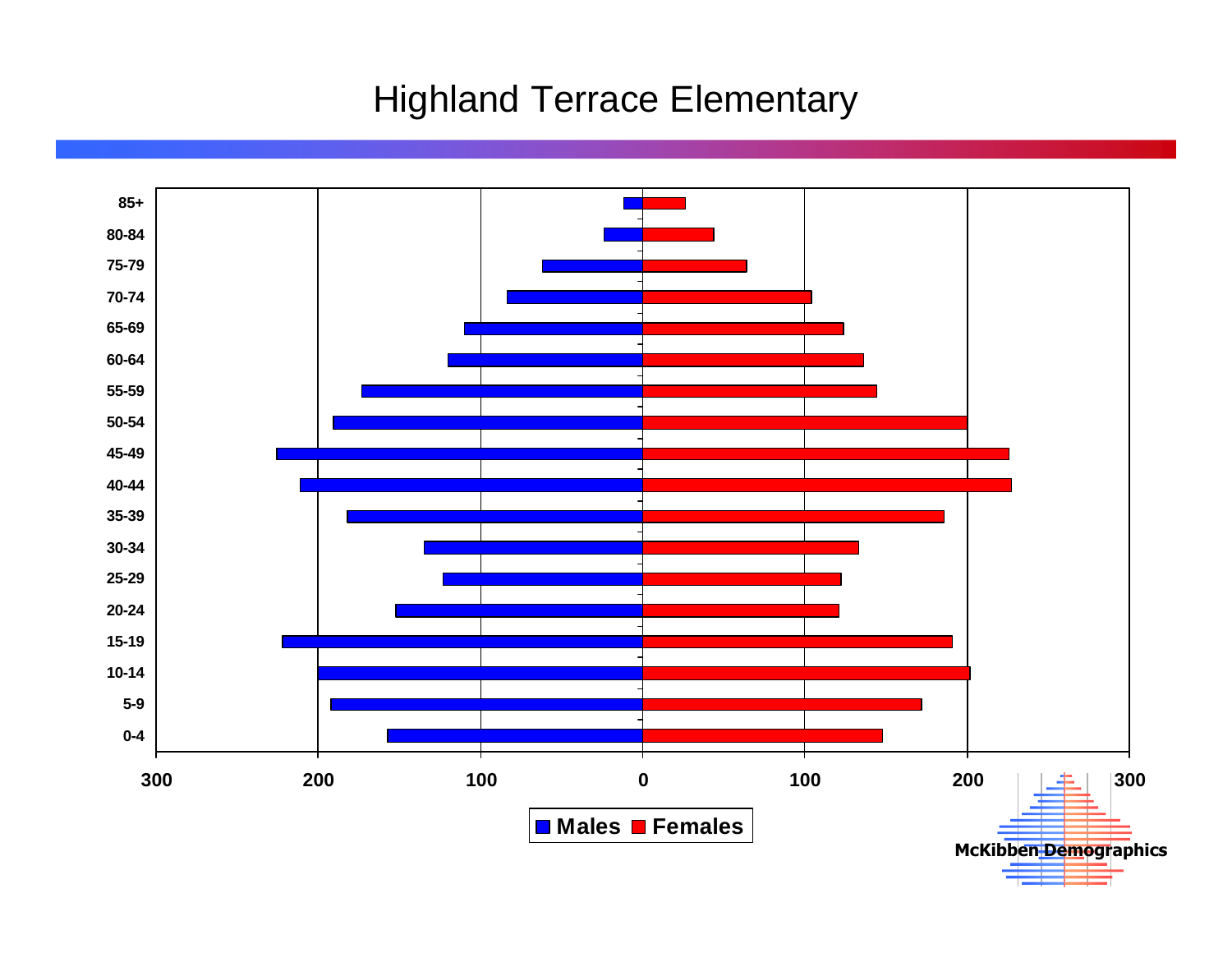# Hoagland Elementary

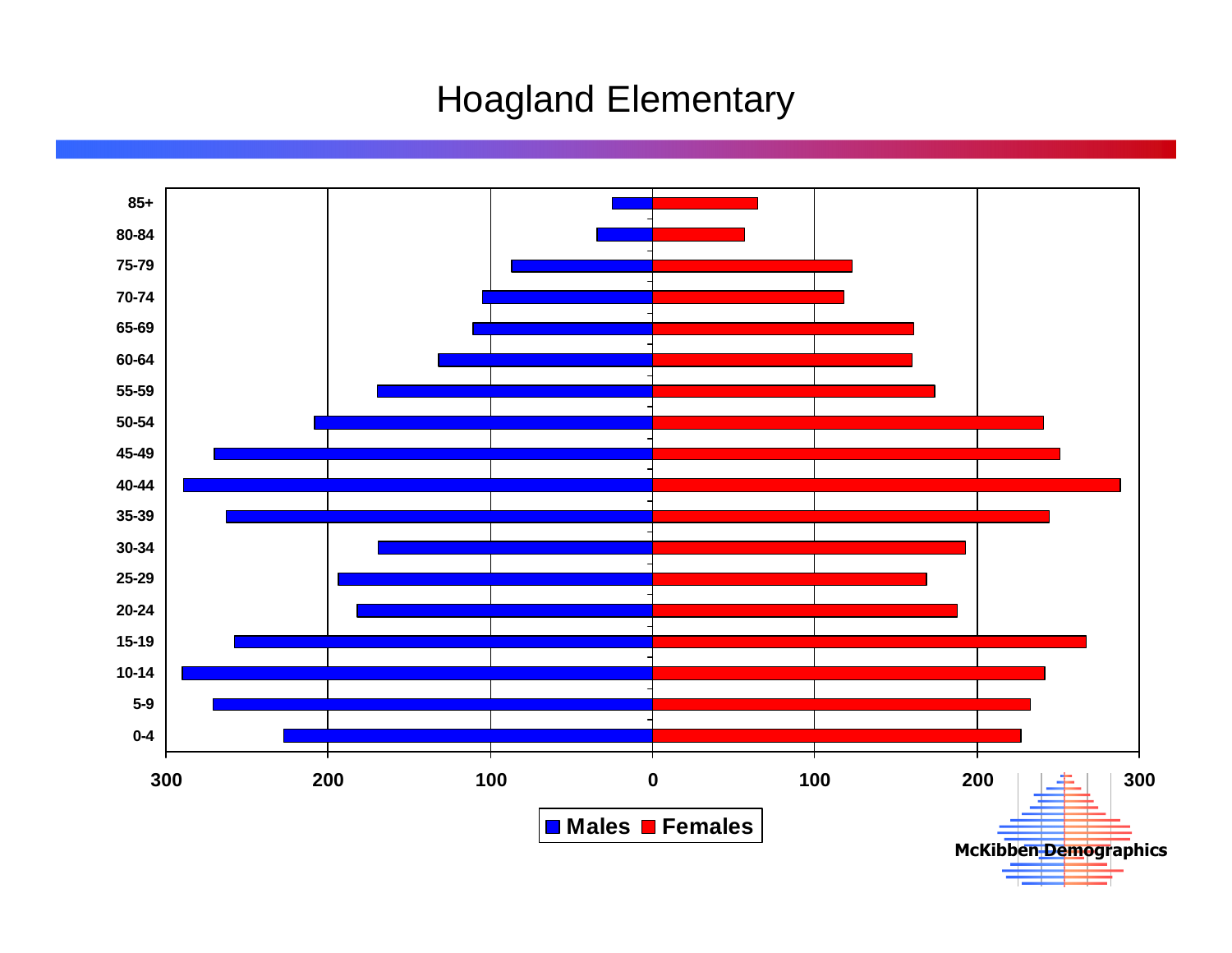# Leo-Cedarville Elementary Schools

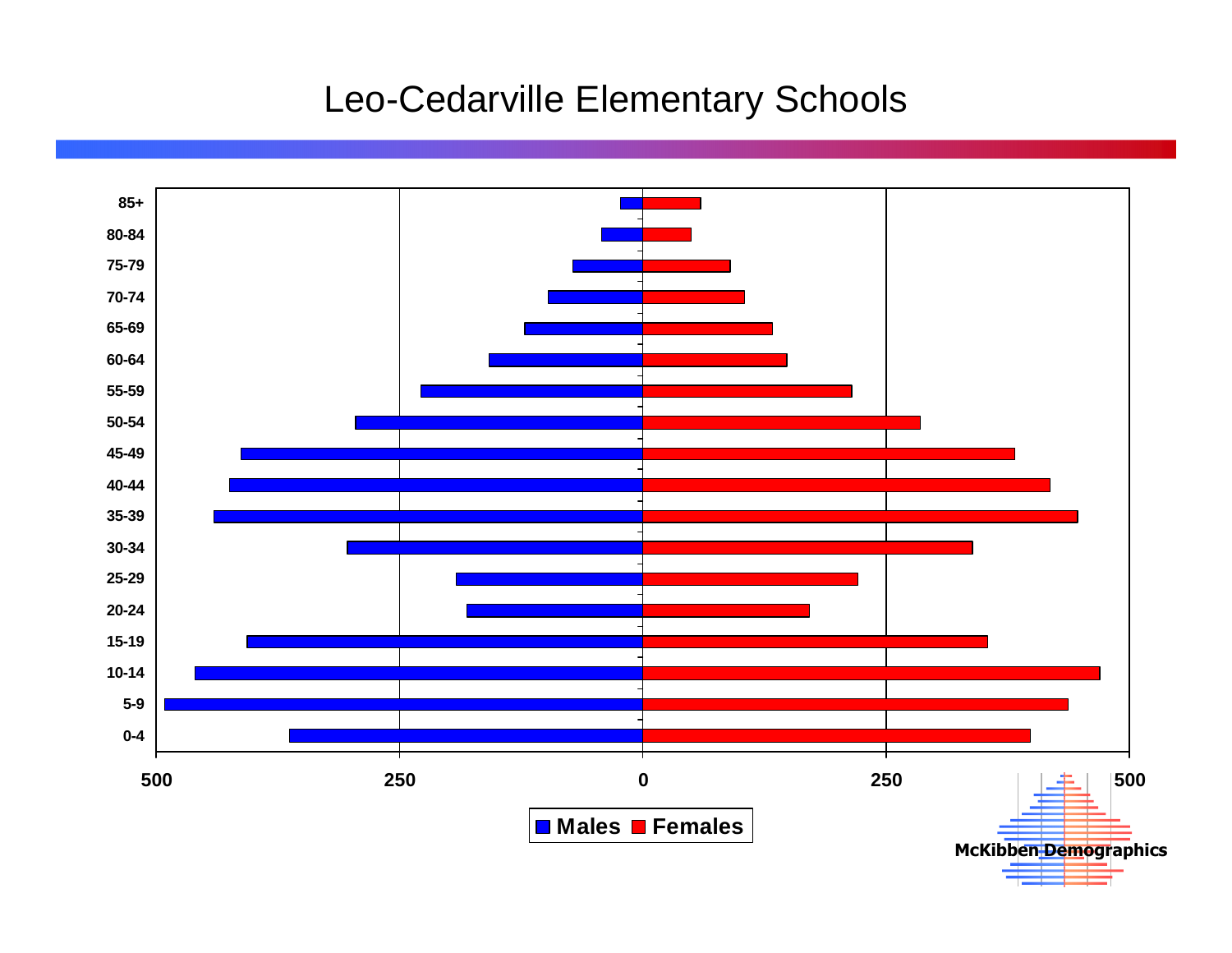# Meadowbrook Elementary

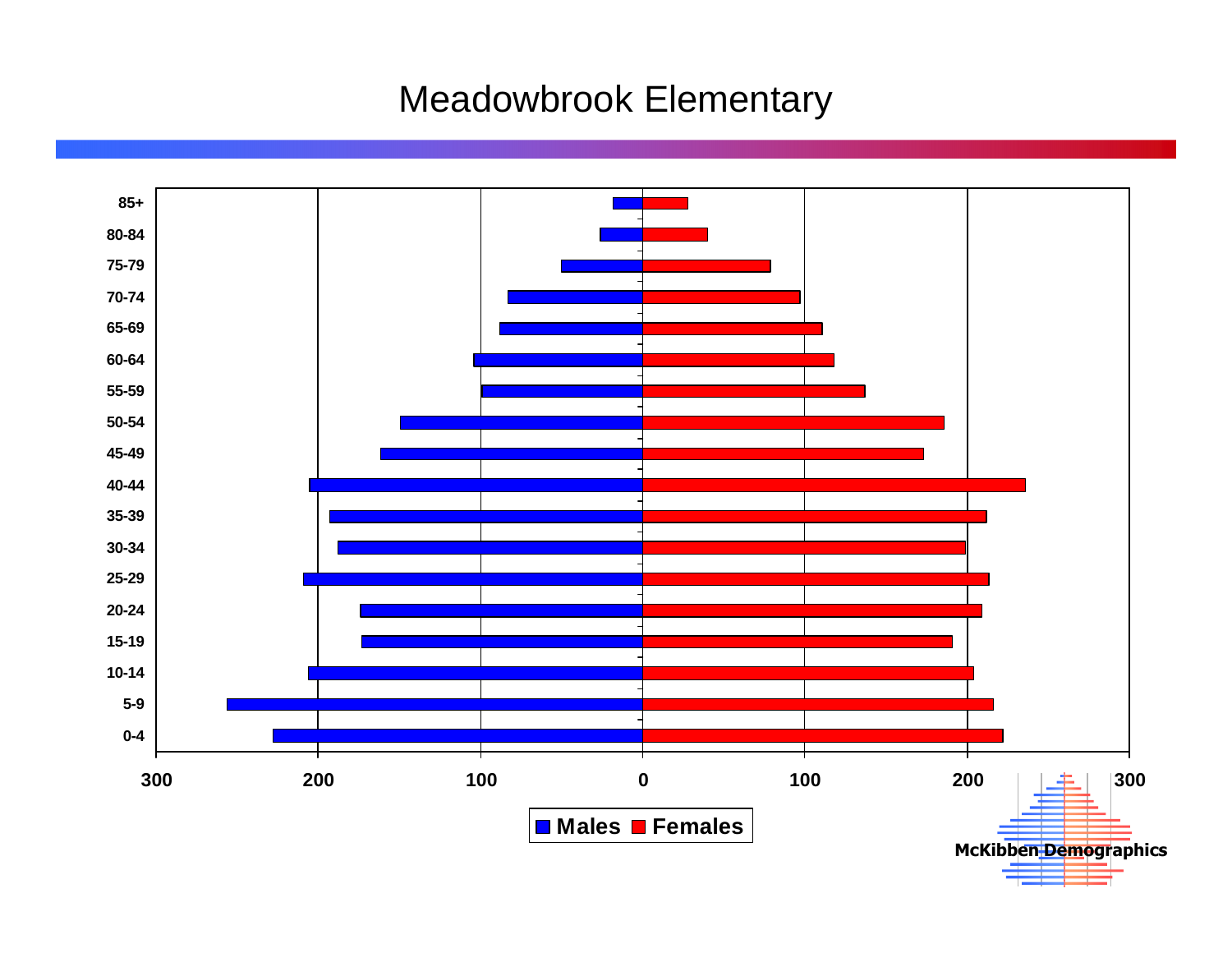#### Monroeville Elementary

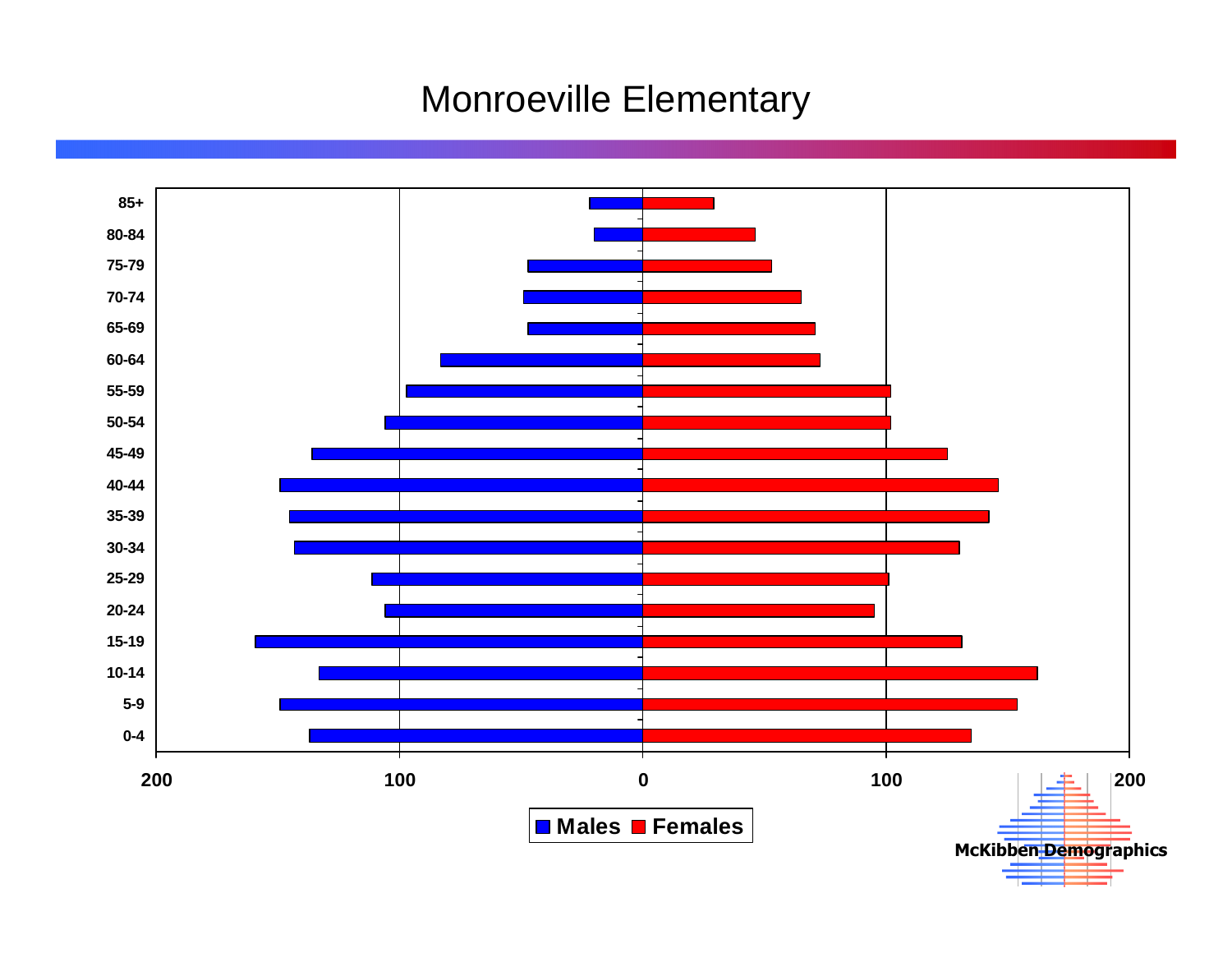# New Haven Elementary

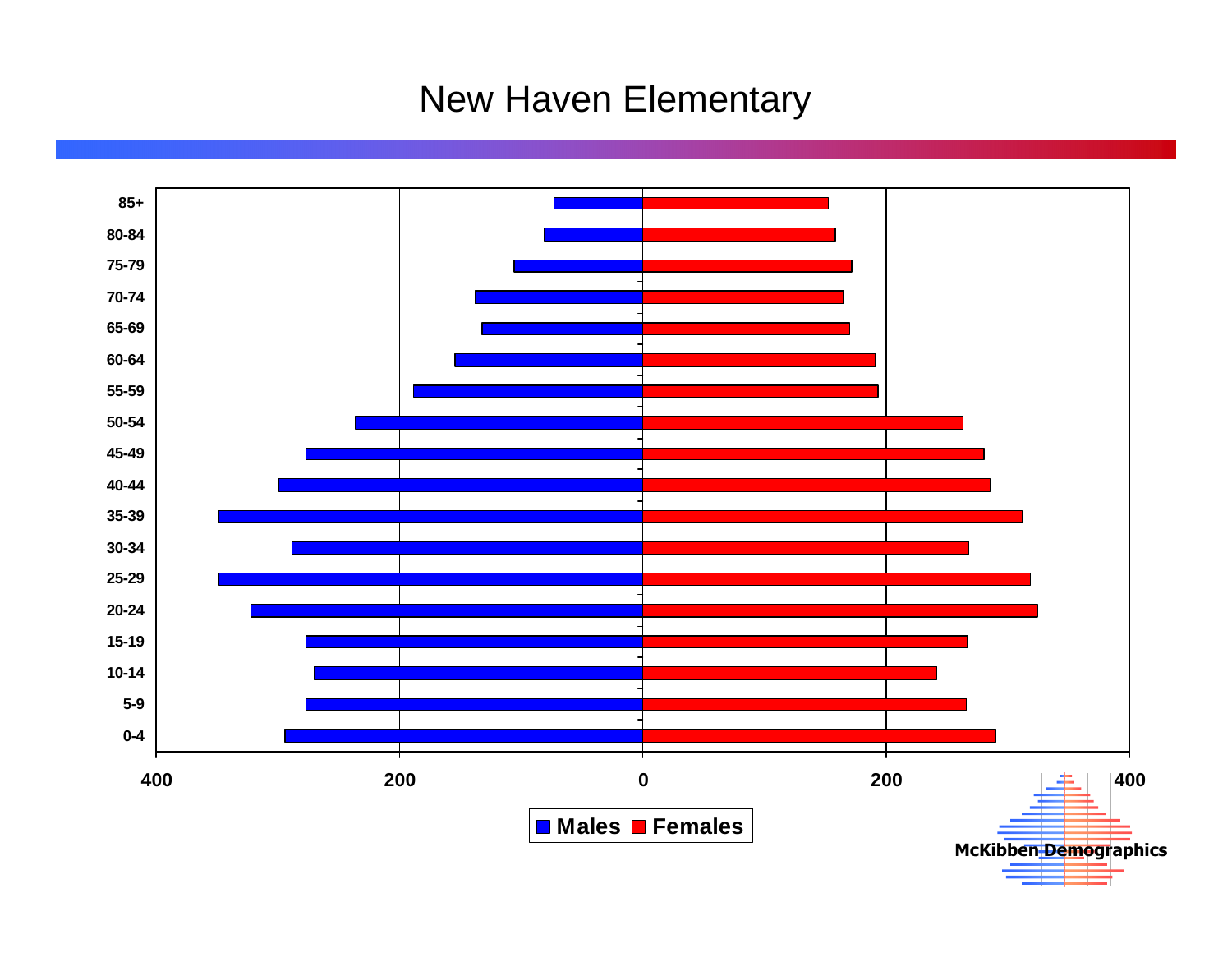# Southwick Elementary

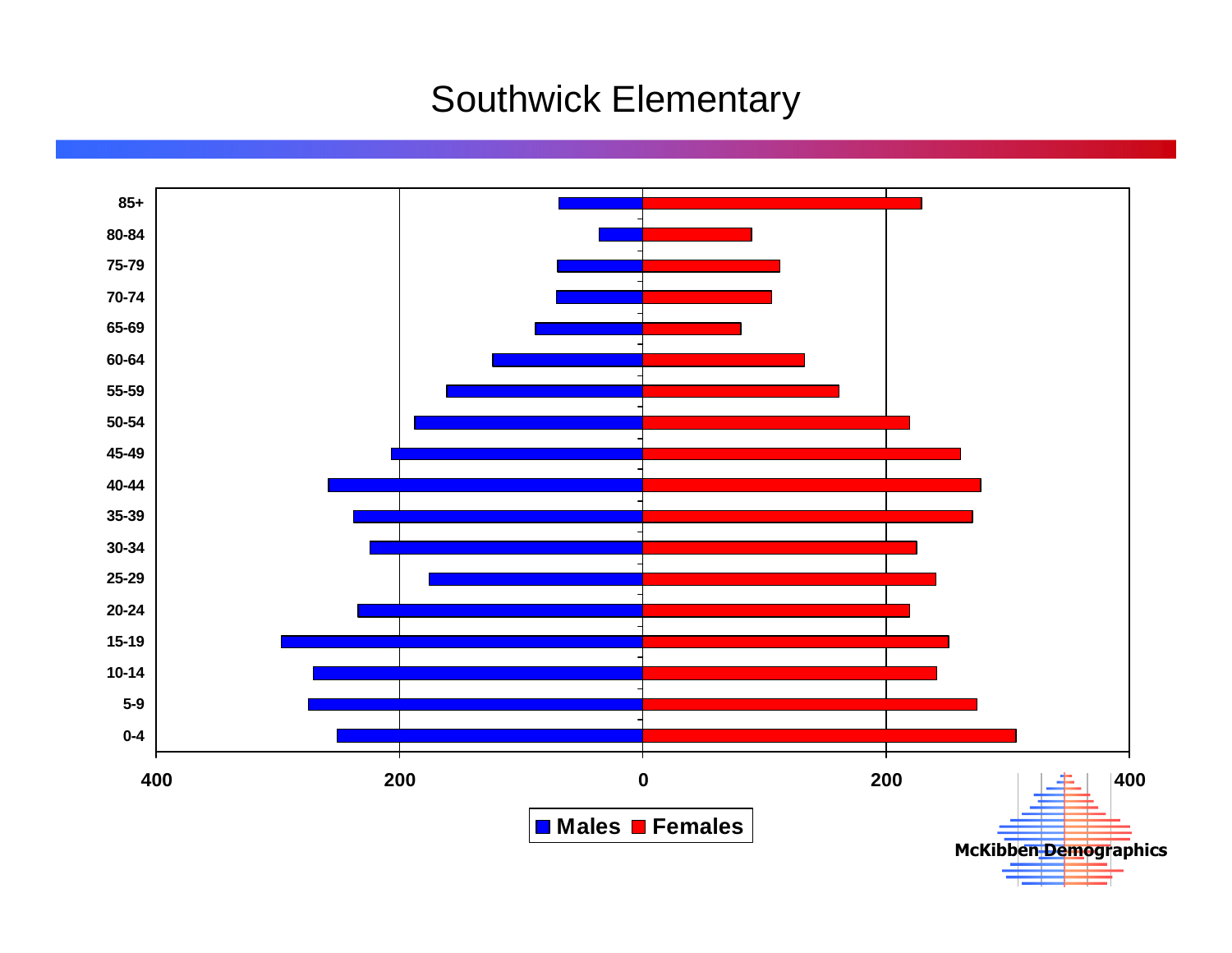# Village Elementary

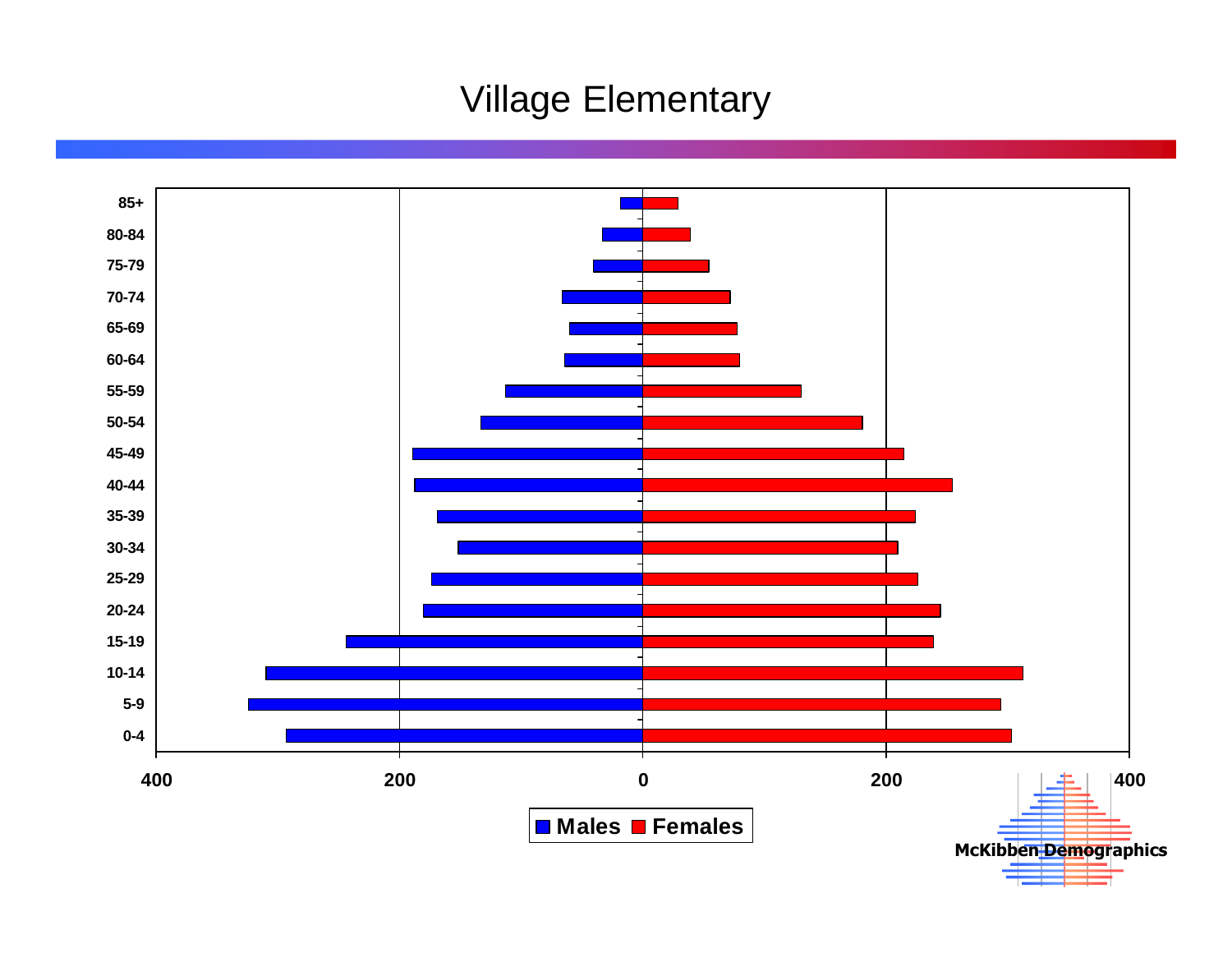# Woodburn Elementary

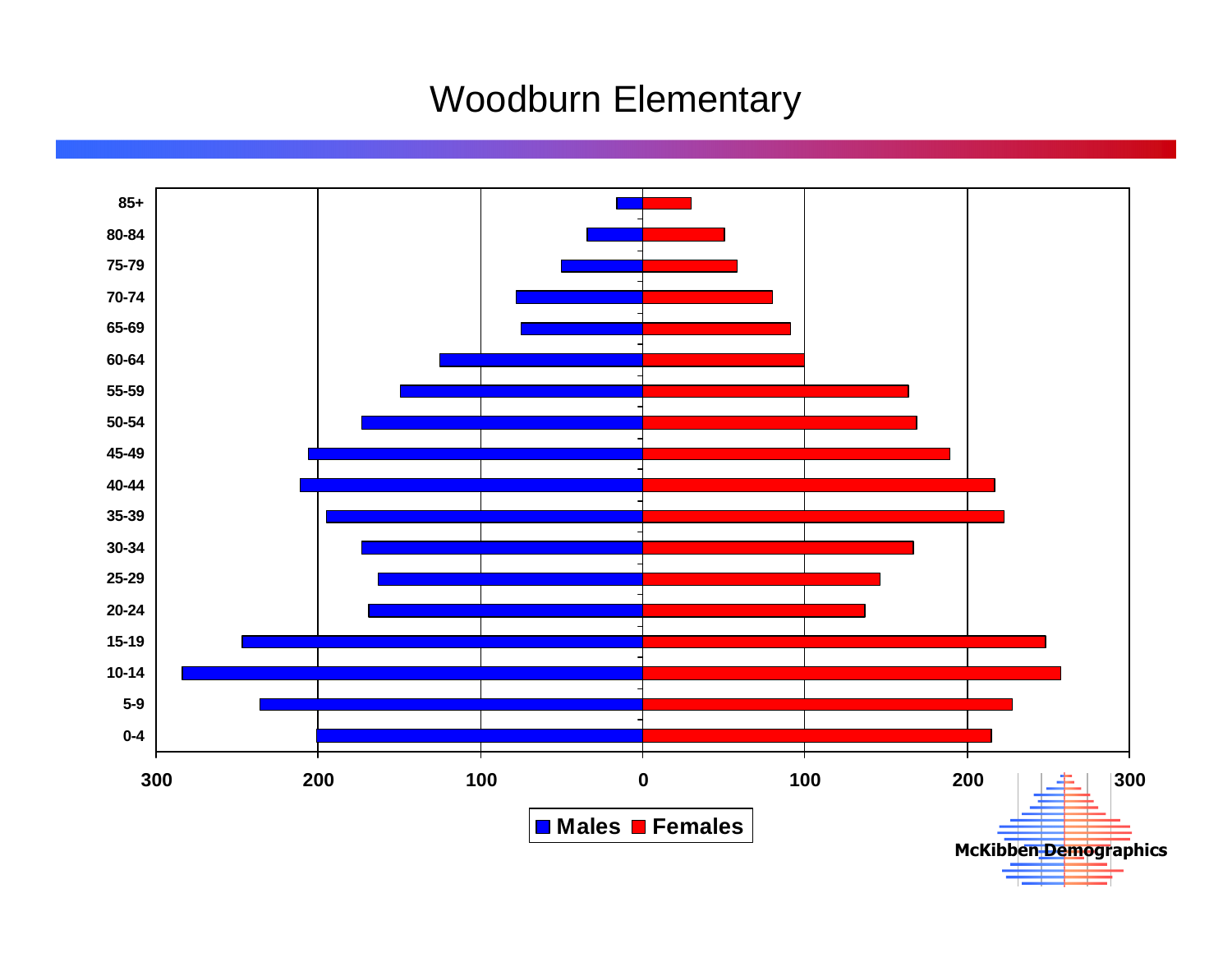# Harlan Elementary

|                          | 2005-06 | 2006-07 | 2007-08 | 2008-09 | 2009-10 | 2010-11 |         | 2011-12 2012-13 |      | 2013-14 2014-15 2015-16 |         | 2016-17 | 2017-18 | 2018-19 | 2019-20 |
|--------------------------|---------|---------|---------|---------|---------|---------|---------|-----------------|------|-------------------------|---------|---------|---------|---------|---------|
|                          |         |         |         |         |         |         |         |                 |      |                         |         |         |         |         |         |
| К                        | 96      | 85      | 81      | 66      | 69      | 69      | 69      | 68              | 68   | 67                      | 65      | 64      | 63      | 62      | 63      |
| $\mathbf{1}$             | 64      | 74      | 62      | 72      | 61      | 64      | 63      | 63              | 62   | 62                      | 61      | 60      | 59      | 58      | 57      |
| $\mathbf{2}$             | 51      | 71      | 70      | 54      | 74      | 59      | 61      | 60              | 60   | 60                      | 60      | 59      | 58      | 57      | 56      |
| 3                        | 56      | 55      | 63      | 69      | 54      | 72      | 57      | 59              | 58   | 58                      | 59      | 59      | 58      | 57      | 56      |
| 4                        | 63      | 58      | 50      | 50      | 65      | 52      | 69      | 55              | 57   | 56                      | 56      | 57      | 57      | 56      | 55      |
| 5                        | 52      | 57      | 56      | 44      | 56      | 64      | 51      | 68              | 54   | 56                      | 55      | 55      | 55      | 55      | 54      |
| 6                        | 61      | 51      | 53      | 48      | 51      | 55      | 63      | 50              | 67   | 53                      | 55      | 54      | 54      | 53      | 53      |
| <b>Total</b>             | 443     | 451     | 435     | 403     | 430     | 435     | 433     | 423             | 426  | 412                     | 411     | 408     | 404     | 398     | 394     |
|                          |         |         |         |         |         |         |         |                 |      |                         |         |         |         |         |         |
|                          |         |         |         |         |         |         |         |                 |      |                         |         |         |         |         |         |
| <b>Total: Elementary</b> | 443     | 451     | 435     | 403     | 430     | 435     | 433     | 423             | 426  | 412                     | 411     | 408     | 404     | 398     | 394     |
| Change                   |         | 8       | $-16$   | $-32$   | 27      | 5       | $-2$    | $-10$           | 3    | $-14$                   | $-1$    | $-3$    | $-4$    | -6      | $-4$    |
| <b>Percent Change</b>    |         | 1.8%    | $-3.5%$ | $-7.4%$ | 6.7%    | 1.2%    | $-0.5%$ | $-2.3%$         | 0.7% | $-3.3%$                 | $-0.2%$ | $-0.7%$ | $-1.0%$ | $-1.5%$ | $-1.0%$ |

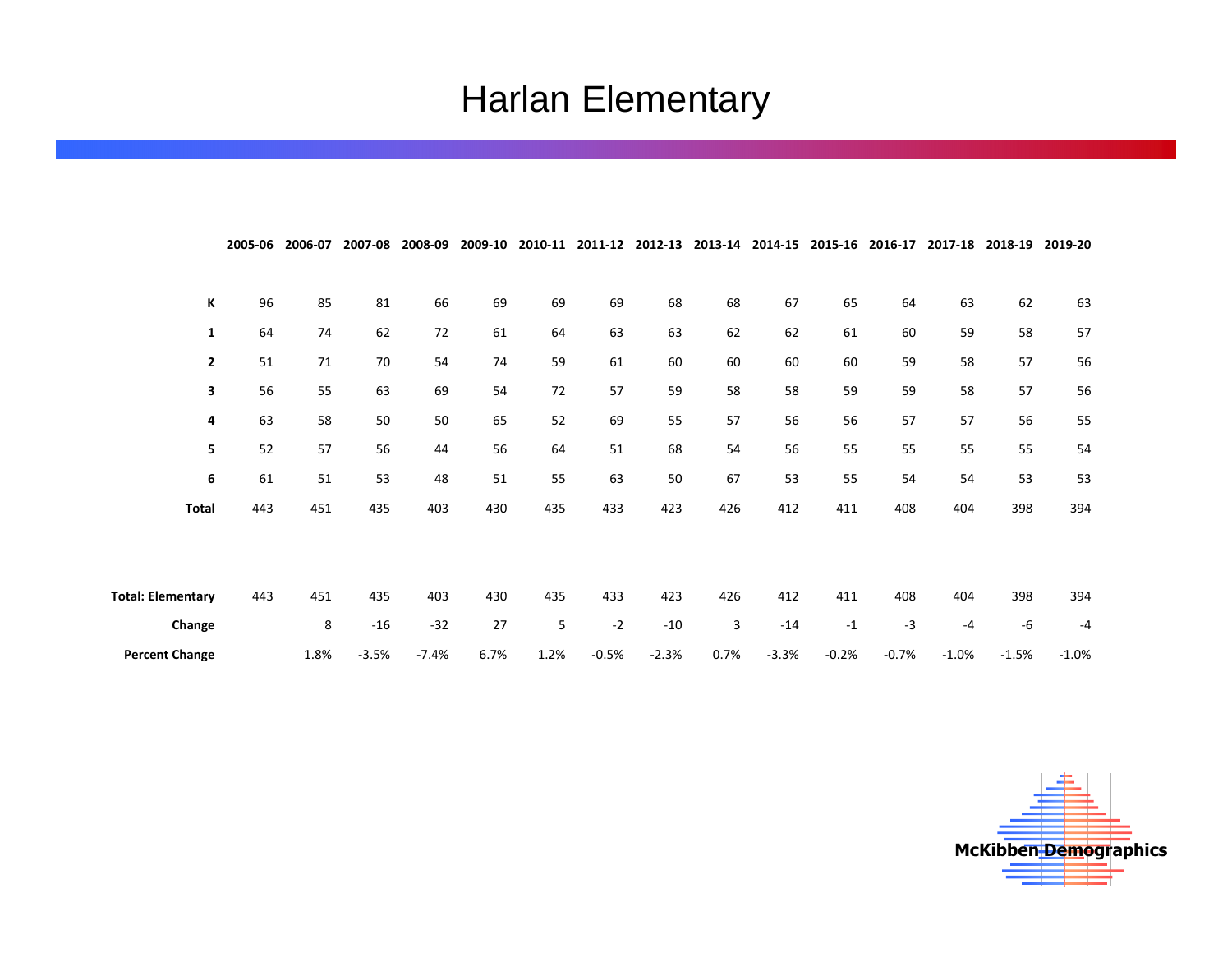# Highland Terrace Elementary

|                          | 2005-06 | 2006-07 | 2007-08 | 2008-09 | 2009-10 | 2010-11 | 2011-12        | 2012-13 | 2013-14 | 2014-15 | 2015-16 | 2016-17 | 2017-18 | 2018-19 | 2019-20 |
|--------------------------|---------|---------|---------|---------|---------|---------|----------------|---------|---------|---------|---------|---------|---------|---------|---------|
|                          |         |         |         |         |         |         |                |         |         |         |         |         |         |         |         |
| К                        | 78      | 82      | 66      | 81      | 80      | 75      | 75             | 74      | 74      | 73      | 73      | 72      | 71      | 71      | 69      |
| $\mathbf{1}$             | 79      | 88      | 78      | 80      | 82      | 79      | 80             | 80      | 79      | 79      | 78      | 77      | 76      | 75      | 75      |
| $\overline{2}$           | 102     | 75      | 82      | 80      | 86      | $77\,$  | 80             | 81      | 81      | 80      | 78      | 77      | 76      | 75      | 74      |
| 3                        | 88      | 109     | 74      | 81      | 82      | 81      | 75             | 78      | 79      | 80      | 78      | 76      | 75      | 75      | 74      |
| 4                        | 89      | 80      | 105     | 74      | 87      | 77      | 83             | 77      | 80      | 81      | 81      | 79      | 77      | 76      | 76      |
| 5                        | 95      | 95      | 80      | 109     | 79      | 82      | 80             | 86      | 80      | 83      | 83      | 83      | 81      | 79      | 78      |
| <b>Total</b>             | 531     | 529     | 485     | 505     | 496     | 471     | 473            | 476     | 473     | 476     | 471     | 464     | 456     | 451     | 446     |
|                          |         |         |         |         |         |         |                |         |         |         |         |         |         |         |         |
|                          |         |         |         |         |         |         |                |         |         |         |         |         |         |         |         |
| <b>Total: Elementary</b> | 531     | 529     | 485     | 505     | 496     | 471     | 473            | 476     | 473     | 476     | 471     | 464     | 456     | 451     | 446     |
| Change                   | 40      | $-2$    | $-44$   | $20\,$  | $-9$    | $-25$   | $\overline{2}$ | 3       | $-3$    | 3       | $-5$    | $-7$    | -8      | $-5$    | $-5$    |
| <b>Percent Change</b>    |         | $-0.4%$ | $-8.3%$ | 4.1%    | $-1.8%$ | $-5.0%$ | 0.4%           | 0.6%    | $-0.6%$ | 0.6%    | $-1.1%$ | $-1.5%$ | $-1.7%$ | $-1.1%$ | $-1.1%$ |

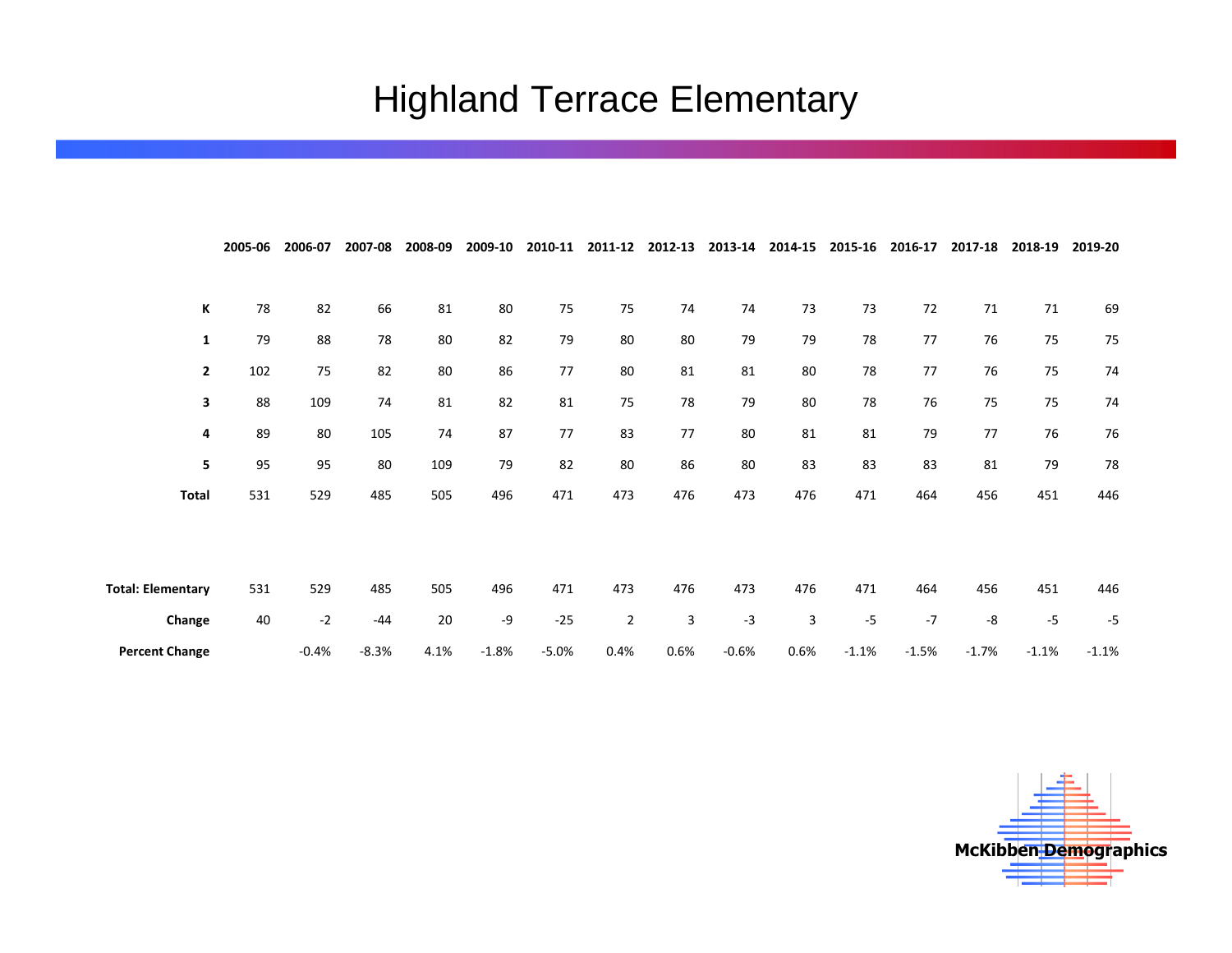# Hoagland Elementary

|                          | 2005-06 | 2006-07 | 2007-08 | 2008-09 | 2009-10 | 2010-11 | 2011-12 | 2012-13 | 2013-14 | 2014-15 | 2015-16 | 2016-17 | 2017-18 | 2018-19 | 2019-20 |
|--------------------------|---------|---------|---------|---------|---------|---------|---------|---------|---------|---------|---------|---------|---------|---------|---------|
|                          |         |         |         |         |         |         |         |         |         |         |         |         |         |         |         |
| К                        | 47      | 55      | 52      | 57      | 35      | 44      | 45      | 45      | 46      | 46      | 46      | 45      | 44      | 43      | 42      |
| $\mathbf{1}$             | 53      | 49      | 59      | 48      | 63      | 46      | 47      | 48      | 48      | 49      | 49      | 48      | 47      | 46      | 45      |
| $\mathbf{2}$             | 59      | 55      | 53      | 55      | 46      | 59      | 44      | 45      | 46      | 46      | 48      | 48      | 47      | 46      | 45      |
| 3                        | 56      | 59      | 62      | 44      | 62      | 43      | 60      | 45      | 46      | 47      | 46      | 48      | 48      | 47      | 46      |
| 4                        | 64      | 61      | 62      | 51      | 50      | 58      | 44      | 61      | 46      | 47      | 48      | 47      | 49      | 49      | 48      |
| 5                        | 53      | 65      | 64      | 61      | 61      | 47      | 60      | 46      | 63      | 48      | 48      | 49      | 48      | 50      | 50      |
| 6                        | 66      | 73      | 68      | 78      | 72      | 57      | 50      | 64      | 49      | 67      | 49      | 49      | 50      | 49      | 52      |
| <b>Total</b>             | 398     | 417     | 420     | 394     | 389     | 354     | 350     | 354     | 344     | 350     | 334     | 334     | 333     | 330     | 328     |
|                          |         |         |         |         |         |         |         |         |         |         |         |         |         |         |         |
|                          |         |         |         |         |         |         |         |         |         |         |         |         |         |         |         |
| <b>Total: Elementary</b> | 398     | 417     | 420     | 394     | 389     | 354     | 350     | 354     | 344     | 350     | 334     | 334     | 333     | 330     | 328     |
| Change                   |         | 19      | 3       | $-26$   | $-5$    | $-35$   | -4      | 4       | $-10$   | 6       | $-16$   | 0       | $-1$    | $-3$    | $-2$    |
| <b>Percent Change</b>    |         | 4.8%    | 0.7%    | $-6.2%$ | $-1.3%$ | $-9.0%$ | $-1.1%$ | 1.1%    | $-2.8%$ | 1.7%    | $-4.6%$ | 0.0%    | $-0.3%$ | $-0.9%$ | $-0.6%$ |

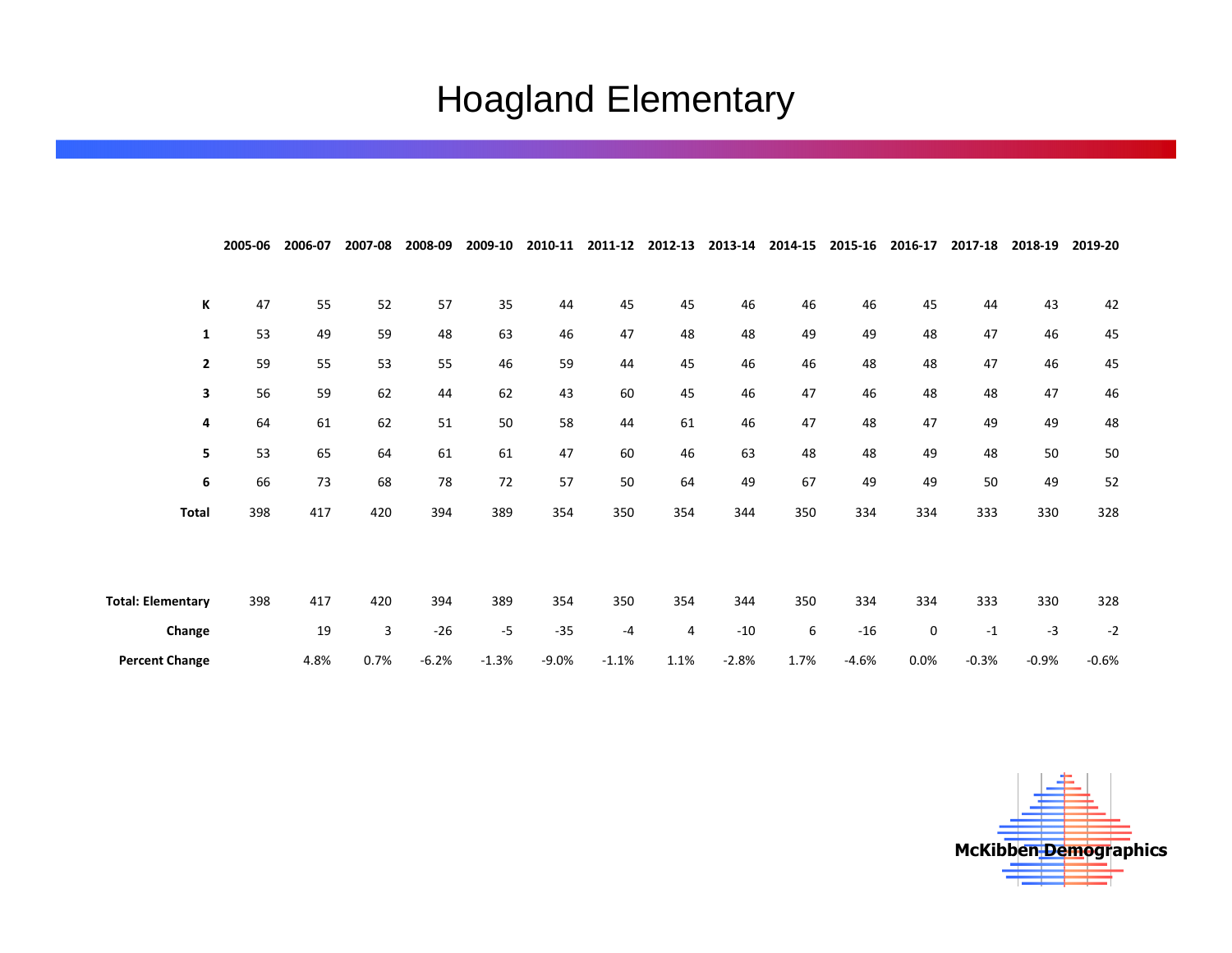# Leo-Cedarville Elementary

|                          | 2005-06 | 2006-07 | 2007-08 | 2008-09        | 2009-10 | 2010-11 |         | 2011-12 2012-13 |         | 2013-14 2014-15 2015-16 |         | 2016-17 | 2017-18 | 2018-19 | 2019-20 |
|--------------------------|---------|---------|---------|----------------|---------|---------|---------|-----------------|---------|-------------------------|---------|---------|---------|---------|---------|
|                          |         |         |         |                |         |         |         |                 |         |                         |         |         |         |         |         |
| К                        | 141     | 145     | 146     | 144            | 138     | 135     | 134     | 133             | 132     | 131                     | 131     | 128     | 127     | 125     | 124     |
| 1                        | 163     | 162     | 162     | 157            | 148     | 145     | 144     | 143             | 141     | 139                     | 138     | 136     | 133     | 131     | 129     |
| $\overline{2}$           | 169     | 157     | 156     | 162            | 162     | 151     | 148     | 147             | 146     | 144                     | 140     | 139     | 137     | 134     | 132     |
| 3                        | 163     | 177     | 159     | 165            | 162     | 167     | 156     | 152             | 151     | 150                     | 147     | 143     | 142     | 140     | 137     |
| 4                        | 170     | 168     | 170     | 161            | 160     | 164     | 169     | 158             | 154     | 153                     | 151     | 148     | 144     | 143     | 141     |
| 5                        | 171     | 176     | 175     | 173            | 164     | 163     | 167     | 172             | 161     | 157                     | 155     | 153     | 149     | 145     | 144     |
| 6                        | 187     | 183     | 175     | 183            | 176     | 167     | 166     | 170             | 175     | 164                     | 159     | 157     | 155     | 150     | 146     |
| <b>Total</b>             | 1164    | 1168    | 1143    | 1145           | 1110    | 1092    | 1084    | 1075            | 1060    | 1038                    | 1021    | 1004    | 987     | 968     | 953     |
|                          |         |         |         |                |         |         |         |                 |         |                         |         |         |         |         |         |
|                          |         |         |         |                |         |         |         |                 |         |                         |         |         |         |         |         |
| <b>Total: Elementary</b> | 1164    | 1168    | 1143    | 1145           | 1110    | 1092    | 1084    | 1075            | 1060    | 1038                    | 1021    | 1004    | 987     | 968     | 953     |
| Change                   |         | 4       | $-25$   | $\overline{2}$ | $-35$   | $-18$   | -8      | -9              | $-15$   | $-22$                   | $-17$   | $-17$   | $-17$   | $-19$   | $-15$   |
| <b>Percent Change</b>    |         | 0.3%    | $-2.1%$ | 0.2%           | $-3.1%$ | $-1.6%$ | $-0.7%$ | $-0.8%$         | $-1.4%$ | $-2.1%$                 | $-1.6%$ | $-1.7%$ | $-1.7%$ | $-1.9%$ | $-1.5%$ |

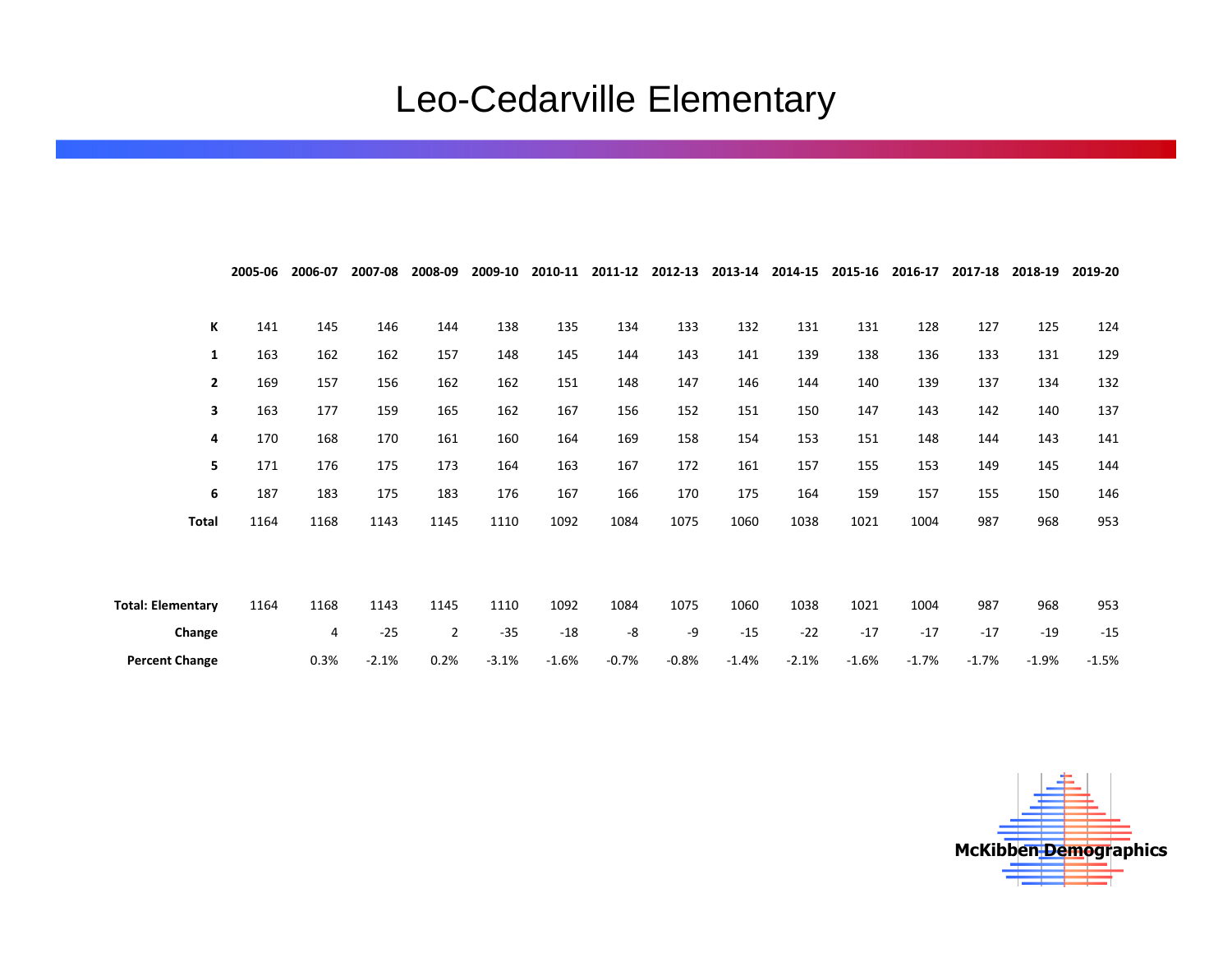# Meadowbrook Elementary

|                          | 2005-06 | 2006-07 | 2007-08 | 2008-09 | 2009-10 | 2010-11  | 2011-12 | 2012-13 | 2013-14 | 2014-15 | 2015-16 | 2016-17 | 2017-18 | 2018-19        | 2019-20 |
|--------------------------|---------|---------|---------|---------|---------|----------|---------|---------|---------|---------|---------|---------|---------|----------------|---------|
|                          |         |         |         |         |         |          |         |         |         |         |         |         |         |                |         |
| К                        | 62      | 63      | 60      | 63      | 57      | 50       | 51      | 51      | 52      | 52      | 50      | 49      | 48      | 48             | 47      |
| 1                        | 63      | 57      | 58      | 82      | 57      | 47       | 47      | 48      | 48      | 49      | 49      | 48      | 47      | 46             | 46      |
| $\overline{2}$           | 50      | 63      | 61      | 90      | 76      | 51       | 46      | 46      | 47      | 47      | 50      | 50      | 49      | 48             | 47      |
| 3                        | 46      | 46      | 60      | 75      | 78      | 68       | 50      | 45      | 45      | 46      | 47      | 51      | 51      | 49             | 48      |
| 4                        | 66      | 47      | 42      | 74      | 71      | 69       | 67      | 49      | 44      | 44      | 46      | 47      | 52      | 52             | 49      |
| 5                        | 31      | 60      | 50      | 62      | 66      | 62       | 68      | 66      | 48      | 43      | 44      | 46      | 47      | 53             | 53      |
| <b>Total</b>             | 318     | 336     | 331     | 446     | 405     | 347      | 329     | 305     | 284     | 281     | 286     | 291     | 294     | 296            | 290     |
|                          |         |         |         |         |         |          |         |         |         |         |         |         |         |                |         |
|                          |         |         |         |         |         |          |         |         |         |         |         |         |         |                |         |
| <b>Total: Elementary</b> | 318     | 336     | 331     | 446     | 405     | 347      | 329     | 305     | 284     | 281     | 286     | 291     | 294     | 296            | 290     |
| Change                   | 11      | 18      | $-5$    | 115     | $-41$   | $-58$    | $-18$   | $-24$   | $-21$   | $-3$    | 5       | 5       | 3       | $\overline{2}$ | $-6$    |
| <b>Percent Change</b>    |         | 5.7%    | $-1.5%$ | 34.7%   | $-9.2%$ | $-14.3%$ | $-5.2%$ | $-7.3%$ | $-6.9%$ | $-1.1%$ | 1.8%    | 1.7%    | 1.0%    | 0.7%           | $-2.0%$ |

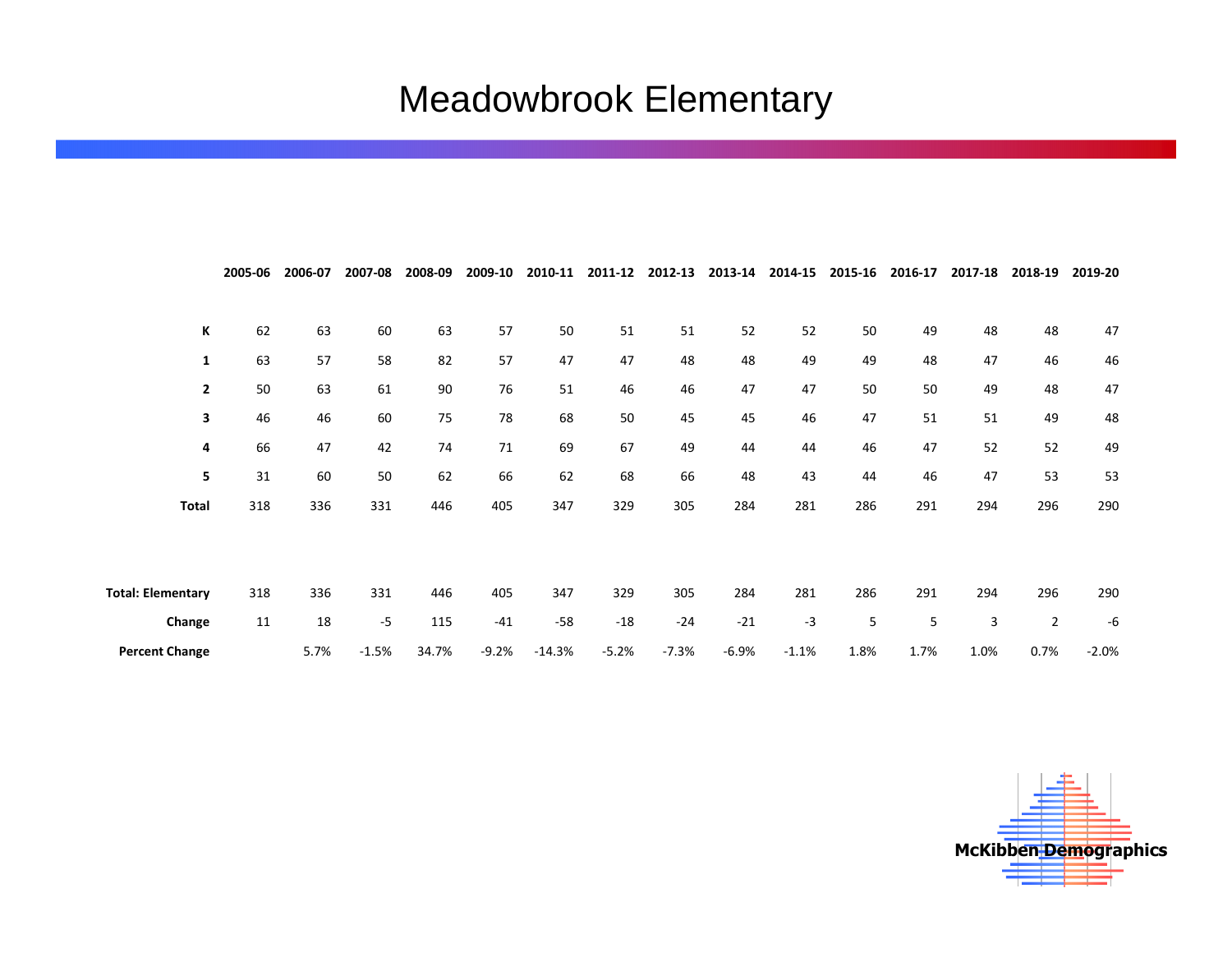# Monroeville Elementary

|                          | 2005-06 | 2006-07 | 2007-08 | 2008-09 | 2009-10 | 2010-11 | 2011-12 | 2012-13 | 2013-14 | 2014-15 | 2015-16 | 2016-17 | 2017-18        | 2018-19 | 2019-20 |
|--------------------------|---------|---------|---------|---------|---------|---------|---------|---------|---------|---------|---------|---------|----------------|---------|---------|
|                          |         |         |         |         |         |         |         |         |         |         |         |         |                |         |         |
| К                        | 35      | 24      | 32      | 25      | $20\,$  | 23      | 24      | 25      | 24      | 23      | 24      | 23      | 23             | 22      | 21      |
| 1                        | 23      | 34      | 25      | 24      | 19      | 21      | 22      | 23      | 24      | 23      | 22      | 22      | 21             | 21      | 20      |
| $\overline{2}$           | 34      | 22      | 32      | 25      | 26      | 20      | 22      | 23      | 24      | 25      | 24      | 23      | 23             | 22      | 22      |
| 3                        | 29      | 36      | 27      | 30      | 24      | 25      | 19      | 21      | 22      | 23      | 25      | 24      | 23             | 23      | 22      |
| 4                        | 26      | 26      | 36      | 27      | 26      | 23      | 24      | 18      | 20      | 21      | 23      | 25      | 24             | 23      | 23      |
| 5                        | 46      | 29      | 29      | 33      | 29      | 28      | 24      | 25      | 19      | 21      | 22      | 24      | 27             | 25      | 24      |
| 6                        | 34      | 44      | 33      | 30      | 33      | 31      | 30      | 25      | 27      | 20      | 22      | 24      | 26             | 29      | 27      |
| <b>Total</b>             | 227     | 215     | 214     | 194     | 177     | 171     | 165     | 160     | 160     | 156     | 162     | 165     | 167            | 165     | 159     |
|                          |         |         |         |         |         |         |         |         |         |         |         |         |                |         |         |
|                          |         |         |         |         |         |         |         |         |         |         |         |         |                |         |         |
| <b>Total: Elementary</b> | 227     | 215     | 214     | 194     | 177     | 171     | 165     | 160     | 160     | 156     | 162     | 165     | 167            | 165     | 159     |
| Change                   |         | $-12$   | $-1$    | $-20$   | $-17$   | -6      | -6      | $-5$    | 0       | $-4$    | 6       | 3       | $\overline{2}$ | $-2$    | -6      |
| <b>Percent Change</b>    |         | $-5.3%$ | $-0.5%$ | $-9.3%$ | $-8.8%$ | $-3.4%$ | $-3.5%$ | $-3.0%$ | 0.0%    | $-2.5%$ | 3.8%    | 1.9%    | 1.2%           | $-1.2%$ | $-3.6%$ |

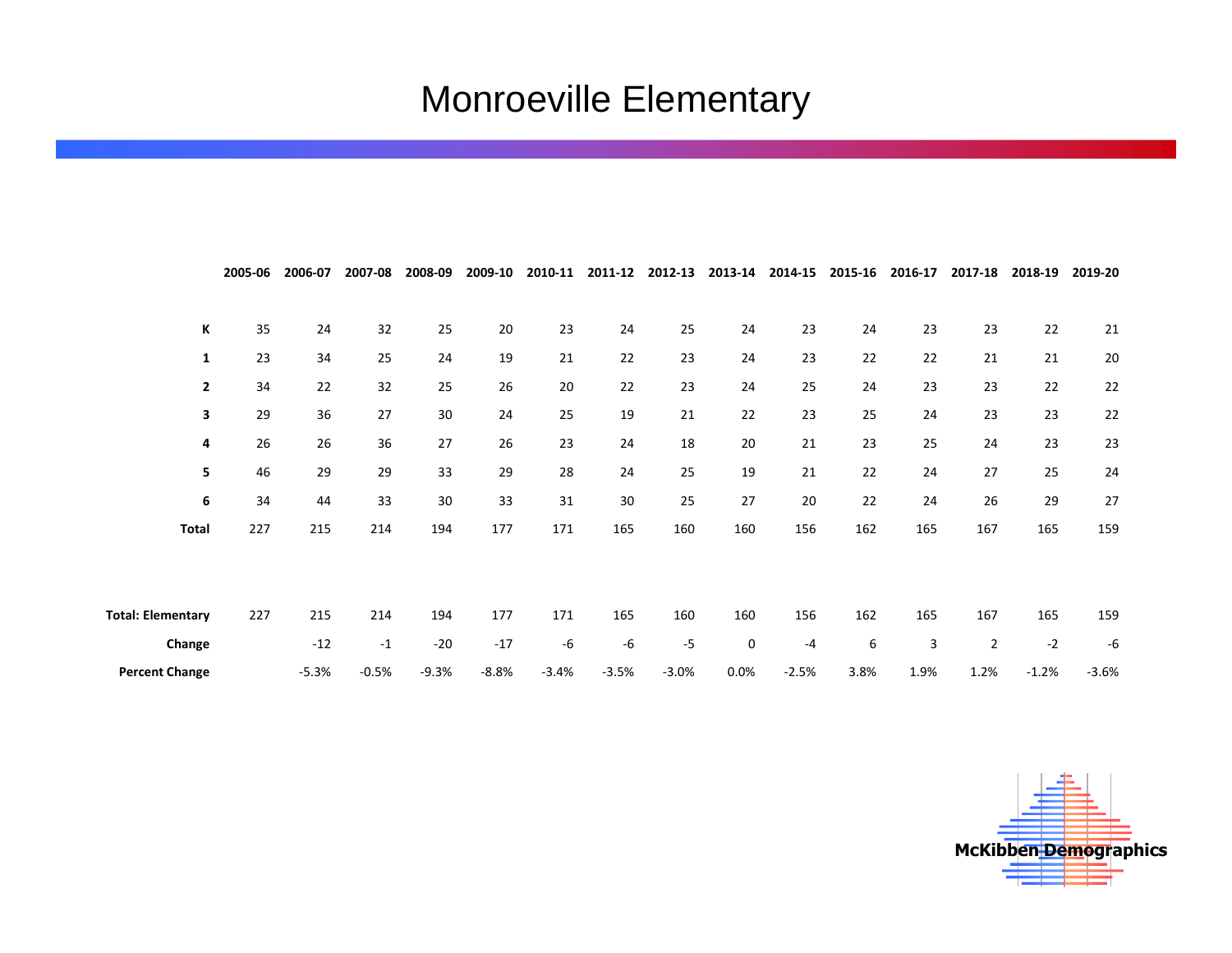# New Haven Elementary

|                          | 2005-06 | 2006-07 | 2007-08 | 2008-09 | 2009-10 | 2010-11 | 2011-12 | 2012-13 | 2013-14 | 2014-15 | 2015-16 | 2016-17 | 2017-18 | 2018-19 | 2019-20 |
|--------------------------|---------|---------|---------|---------|---------|---------|---------|---------|---------|---------|---------|---------|---------|---------|---------|
|                          |         |         |         |         |         |         |         |         |         |         |         |         |         |         |         |
| К                        | 60      | 78      | 74      | 63      | 75      | 71      | 71      | 71      | 70      | 70      | 69      | 68      | 66      | 65      | 64      |
| 1                        | 63      | 67      | 84      | 77      | 71      | 77      | 76      | 75      | 75      | 74      | 73      | 72      | 71      | 69      | 68      |
| $\mathbf{2}$             | 72      | 62      | 69      | 75      | 75      | 68      | 74      | 73      | 72      | 74      | 73      | 72      | 71      | 70      | 68      |
| 3                        | 78      | 76      | 63      | 66      | 71      | 71      | 64      | 70      | 69      | 71      | 73      | 72      | 71      | 70      | 69      |
| 4                        | 72      | 74      | 77      | 69      | 58      | 72      | 72      | 65      | 71      | 70      | 72      | 74      | 73      | 72      | 71      |
| 5                        | 75      | 71      | 79      | 83      | 65      | 59      | 73      | 73      | 66      | 72      | 71      | 73      | 75      | 74      | 73      |
| <b>Total</b>             | 420     | 428     | 446     | 433     | 415     | 418     | 430     | 427     | 423     | 431     | 431     | 431     | 427     | 420     | 413     |
|                          |         |         |         |         |         |         |         |         |         |         |         |         |         |         |         |
|                          |         |         |         |         |         |         |         |         |         |         |         |         |         |         |         |
| <b>Total: Elementary</b> | 420     | 428     | 446     | 433     | 415     | 418     | 430     | 427     | 423     | 431     | 431     | 431     | 427     | 420     | 413     |
| Change                   | $-31$   | 8       | 18      | $-13$   | $-18$   | 3       | 12      | $-3$    | $-4$    | 8       | 0       | 0       | $-4$    | $-7$    | $-7$    |
| <b>Percent Change</b>    |         | 1.9%    | 4.2%    | $-2.9%$ | $-4.2%$ | 0.7%    | 2.9%    | $-0.7%$ | $-0.9%$ | 1.9%    | 0.0%    | 0.0%    | $-0.9%$ | $-1.6%$ | $-1.7%$ |

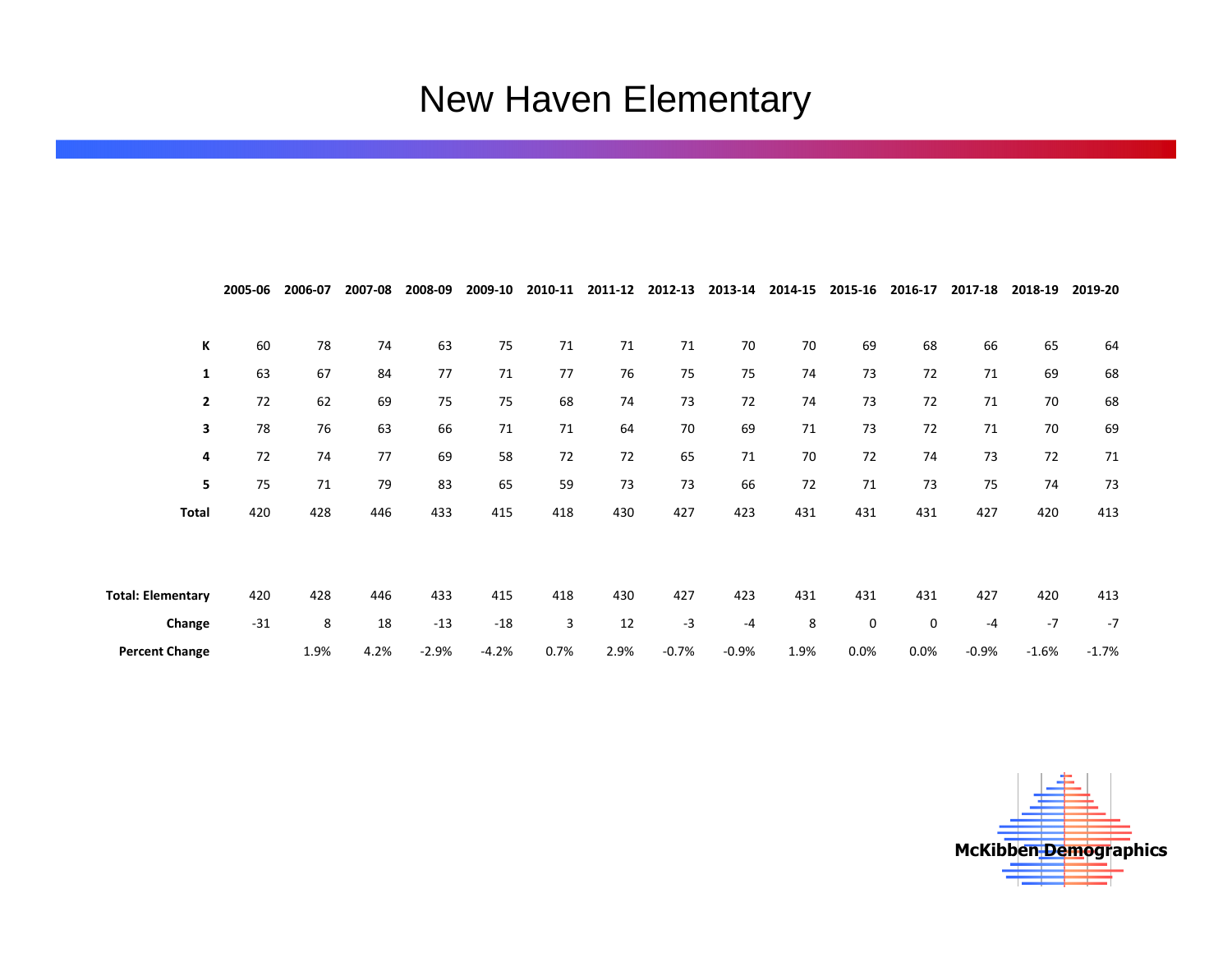# Southwick Elementary

|                          | 2005-06 | 2006-07      | 2007-08 | 2008-09  | 2009-10 | 2010-11 | 2011-12     | 2012-13        | 2013-14 | 2014-15 | 2015-16   | 2016-17     | 2017-18  | 2018-19 | 2019-20 |
|--------------------------|---------|--------------|---------|----------|---------|---------|-------------|----------------|---------|---------|-----------|-------------|----------|---------|---------|
|                          |         |              |         |          |         |         |             |                |         |         |           |             |          |         |         |
| К                        | 94      | 93           | 97      | 0        | 0       | 0       | $\mathbf 0$ | 0              | 0       | 0       | $\pmb{0}$ | $\mathbf 0$ | 0        | 0       | 0       |
| $\mathbf{1}$             | 105     | 105          | 85      | 76       | 85      | 119     | 117         | 116            | 114     | 113     | 111       | 109         | 107      | 104     | 102     |
| $\overline{2}$           | 98      | 111          | 100     | 81       | 65      | 119     | 114         | 112            | 111     | 109     | 110       | 108         | 106      | 104     | 101     |
| 3                        | 80      | 80           | 117     | 81       | 71      | 91      | 111         | 106            | 104     | 103     | 102       | 103         | 102      | 100     | 98      |
| 4                        | 77      | 82           | 82      | 98       | 64      | 99      | 88          | 108            | 103     | 101     | 101       | 100         | 101      | 100     | 98      |
| 5                        | 94      | 78           | 88      | 74       | 86      | 90      | 94          | 84             | 103     | 98      | 97        | 97          | 96       | 97      | 96      |
| <b>Total</b>             | 548     | 549          | 569     | 410      | 371     | 518     | 524         | 526            | 535     | 524     | 521       | 517         | 512      | 505     | 495     |
|                          |         |              |         |          |         |         |             |                |         |         |           |             |          |         |         |
|                          |         |              |         |          |         |         |             |                |         |         |           |             |          |         |         |
| <b>Total: Elementary</b> | 548     | 549          | 569     | 410      | 371     | 518     | 524         | 526            | 535     | 524     | 521       | 517         | 512      | 505     | 495     |
| Change                   | 60      | $\mathbf{1}$ | 20      | $-159$   | $-39$   | 147     | 6           | $\overline{2}$ | 9       | $-11$   | $-3$      | $-4$        | $-5$     | $-7$    | $-10$   |
| <b>Percent Change</b>    |         | 0.2%         | 3.6%    | $-27.9%$ | $-9.5%$ | 39.6%   | 1.2%        | 0.4%           | 1.7%    | $-2.1%$ | $-0.6%$   | $-0.8%$     | $-1.0\%$ | $-1.4%$ | $-2.0%$ |

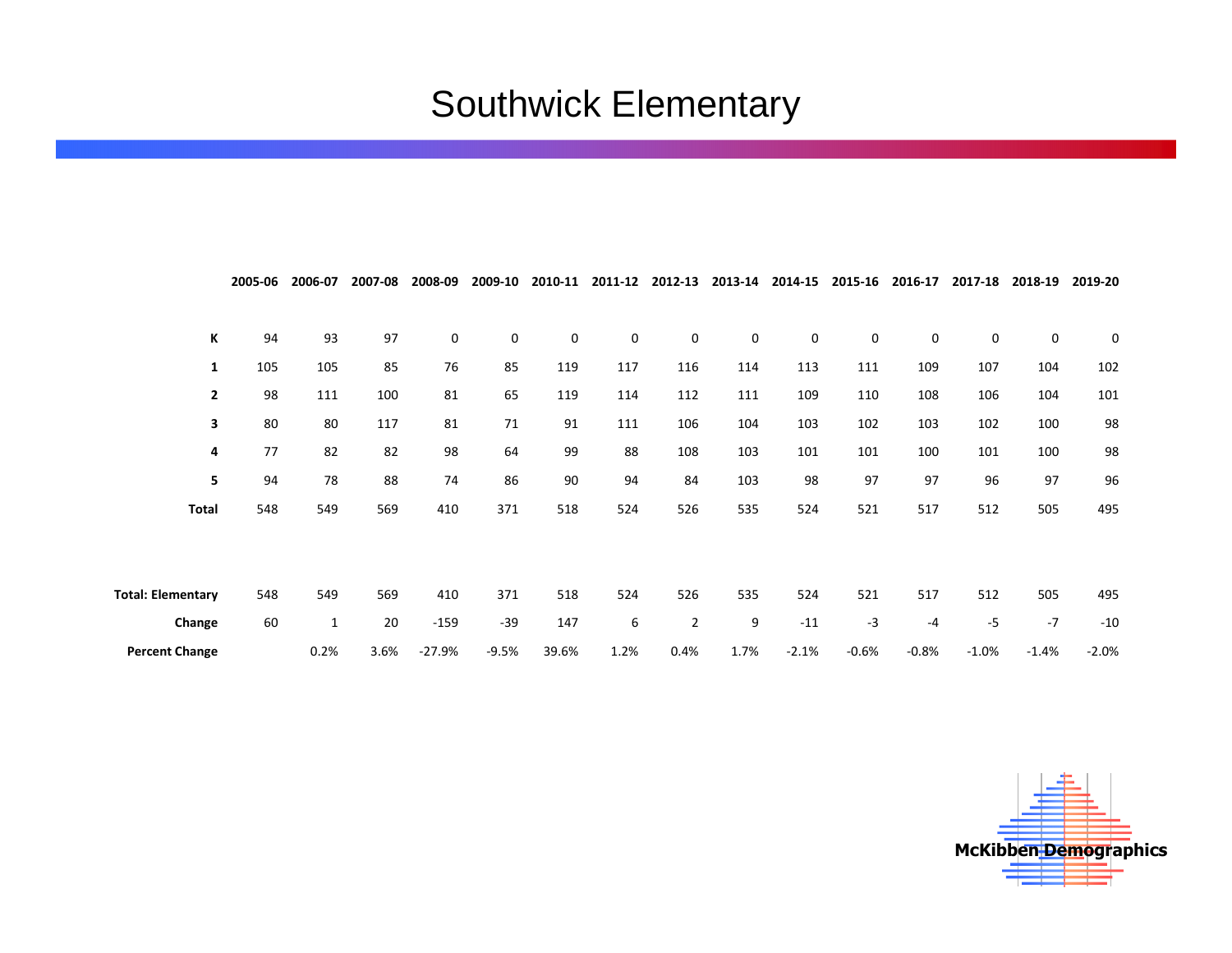# Village Elementary

|                          | 2005-06 | 2006-07  | 2007-08 | 2008-09 | 2009-10 | 2010-11  | 2011-12      | 2012-13 | 2013-14 | 2014-15 | 2015-16        | 2016-17 | 2017-18 | 2018-19 | 2019-20 |
|--------------------------|---------|----------|---------|---------|---------|----------|--------------|---------|---------|---------|----------------|---------|---------|---------|---------|
|                          |         |          |         |         |         |          |              |         |         |         |                |         |         |         |         |
| К                        | 65      | 44       | 57      | 123     | 117     | 122      | 125          | 125     | 122     | 123     | 121            | 119     | 116     | 112     | 109     |
| 1                        | 56      | 52       | 42      | 44      | 55      | 46       | 46           | 47      | 47      | 46      | 46             | 45      | 44      | 43      | 41      |
| $\overline{2}$           | 53      | 44       | 40      | 41      | 47      | 42       | 44           | 44      | 45      | 45      | 45             | 45      | 44      | 43      | 42      |
| 3                        | 48      | 41       | 36      | 33      | 56      | 36       | 39           | 41      | 41      | 42      | 43             | 43      | 43      | 42      | 41      |
| 4                        | 57      | 46       | 36      | 34      | 50      | 43       | 33           | 36      | 38      | 38      | 40             | 41      | 41      | 41      | 40      |
| 5                        | 57      | 48       | 41      | 39      | 39      | 38       | 41           | 32      | 35      | 36      | 37             | 39      | 40      | 40      | 40      |
| Total                    | 336     | 275      | 252     | 314     | 364     | 327      | 328          | 325     | 328     | 330     | 332            | 332     | 328     | 321     | 313     |
|                          |         |          |         |         |         |          |              |         |         |         |                |         |         |         |         |
|                          |         |          |         |         |         |          |              |         |         |         |                |         |         |         |         |
| <b>Total: Elementary</b> | 336     | 275      | 252     | 314     | 364     | 327      | 328          | 325     | 328     | 330     | 332            | 332     | 328     | 321     | 313     |
| Change                   | $-40$   | $-61$    | $-23$   | 62      | 50      | $-37$    | $\mathbf{1}$ | $-3$    | 3       | 2       | $\overline{2}$ | 0       | $-4$    | $-7$    | -8      |
| <b>Percent Change</b>    |         | $-18.2%$ | $-8.4%$ | 24.6%   | 15.9%   | $-10.2%$ | 0.3%         | $-0.9%$ | 0.9%    | 0.6%    | 0.6%           | 0.0%    | $-1.2%$ | $-2.1%$ | $-2.5%$ |

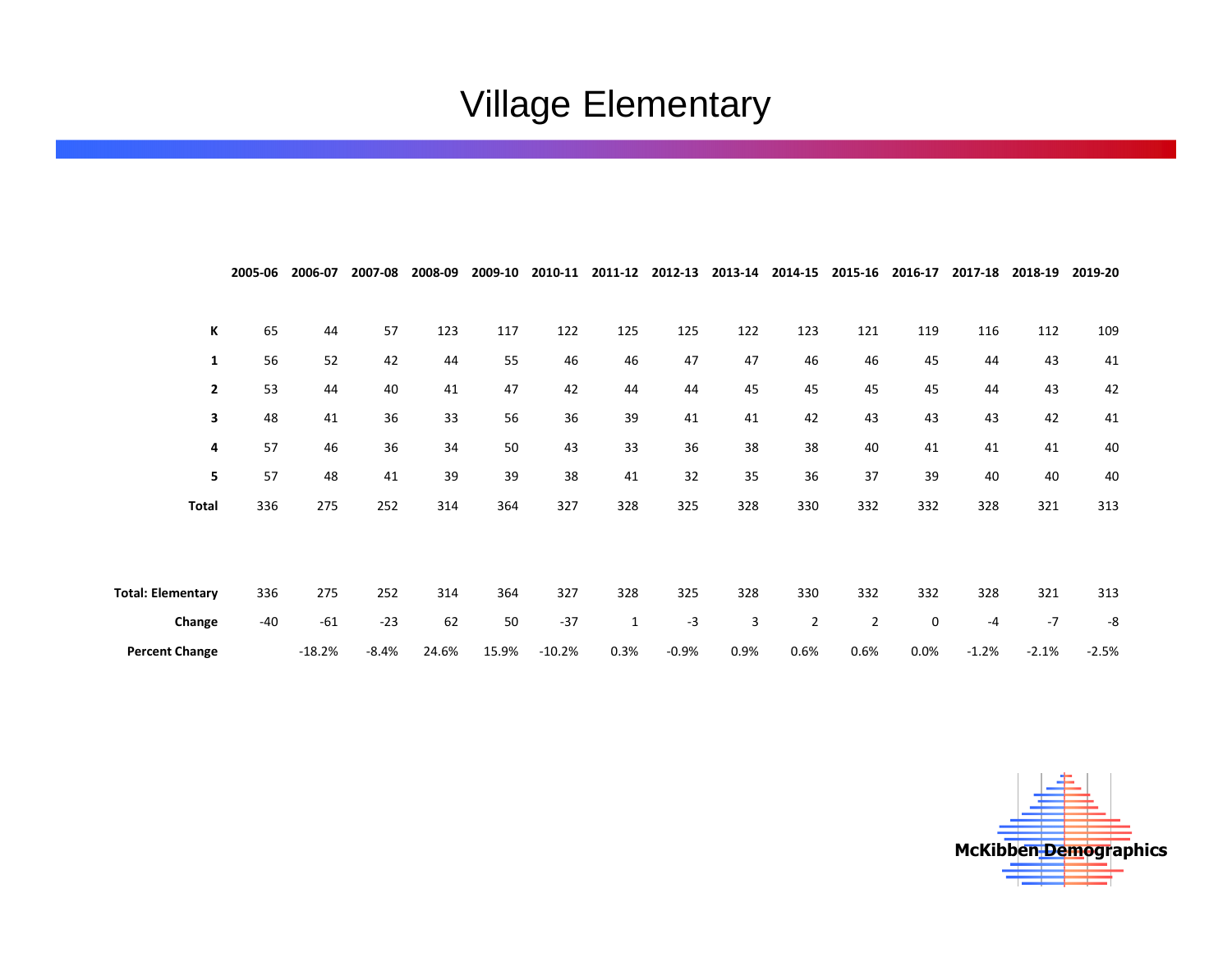# Woodburn Elementary

|                          | 2005-06 | 2006-07 | 2007-08 | 2008-09 | 2009-10 | 2010-11 | 2011-12 | 2012-13        | 2013-14 | 2014-15      | 2015-16 | 2016-17 | 2017-18 | 2018-19 | 2019-20 |
|--------------------------|---------|---------|---------|---------|---------|---------|---------|----------------|---------|--------------|---------|---------|---------|---------|---------|
|                          |         |         |         |         |         |         |         |                |         |              |         |         |         |         |         |
| К                        | 43      | 37      | 44      | 52      | 54      | 51      | 50      | 49             | 49      | 48           | 47      | 46      | 45      | 44      | 43      |
| 1                        | 55      | 52      | 42      | 45      | 45      | 55      | 55      | 54             | 53      | 53           | 52      | 51      | 50      | 49      | 48      |
| $\mathbf{2}$             | 61      | 50      | 54      | 45      | 50      | 45      | 56      | 56             | 55      | 54           | 54      | 53      | 52      | 51      | 49      |
| 3                        | 45      | 61      | 55      | 51      | 43      | 49      | 44      | 55             | 55      | 54           | 53      | 53      | 52      | 51      | 50      |
| 4                        | 57      | 44      | 57      | 64      | 51      | 43      | 49      | 44             | 54      | 54           | 53      | 52      | 52      | 51      | 50      |
| 5                        | 50      | 60      | 46      | 56      | 62      | 50      | 43      | 49             | 44      | 53           | 53      | 52      | 51      | 51      | 50      |
| 6                        | 52      | 51      | 57      | 45      | 63      | 63      | 51      | 43             | 49      | 44           | 54      | 54      | 53      | 52      | 52      |
| <b>Total</b>             | 363     | 355     | 355     | 358     | 368     | 356     | 348     | 350            | 359     | 360          | 366     | 361     | 355     | 349     | 342     |
|                          |         |         |         |         |         |         |         |                |         |              |         |         |         |         |         |
|                          |         |         |         |         |         |         |         |                |         |              |         |         |         |         |         |
| <b>Total: Elementary</b> | 363     | 355     | 355     | 358     | 368     | 356     | 348     | 350            | 359     | 360          | 366     | 361     | 355     | 349     | 342     |
| Change                   |         | -8      | 0       | 3       | 10      | $-12$   | -8      | $\overline{2}$ | 9       | $\mathbf{1}$ | 6       | $-5$    | -6      | $-6$    | $-7$    |
| <b>Percent Change</b>    |         | $-2.2%$ | 0.0%    | 0.8%    | 2.8%    | $-3.3%$ | $-2.2%$ | 0.6%           | 2.6%    | 0.3%         | 1.7%    | $-1.4%$ | $-1.7%$ | $-1.7%$ | $-2.0%$ |

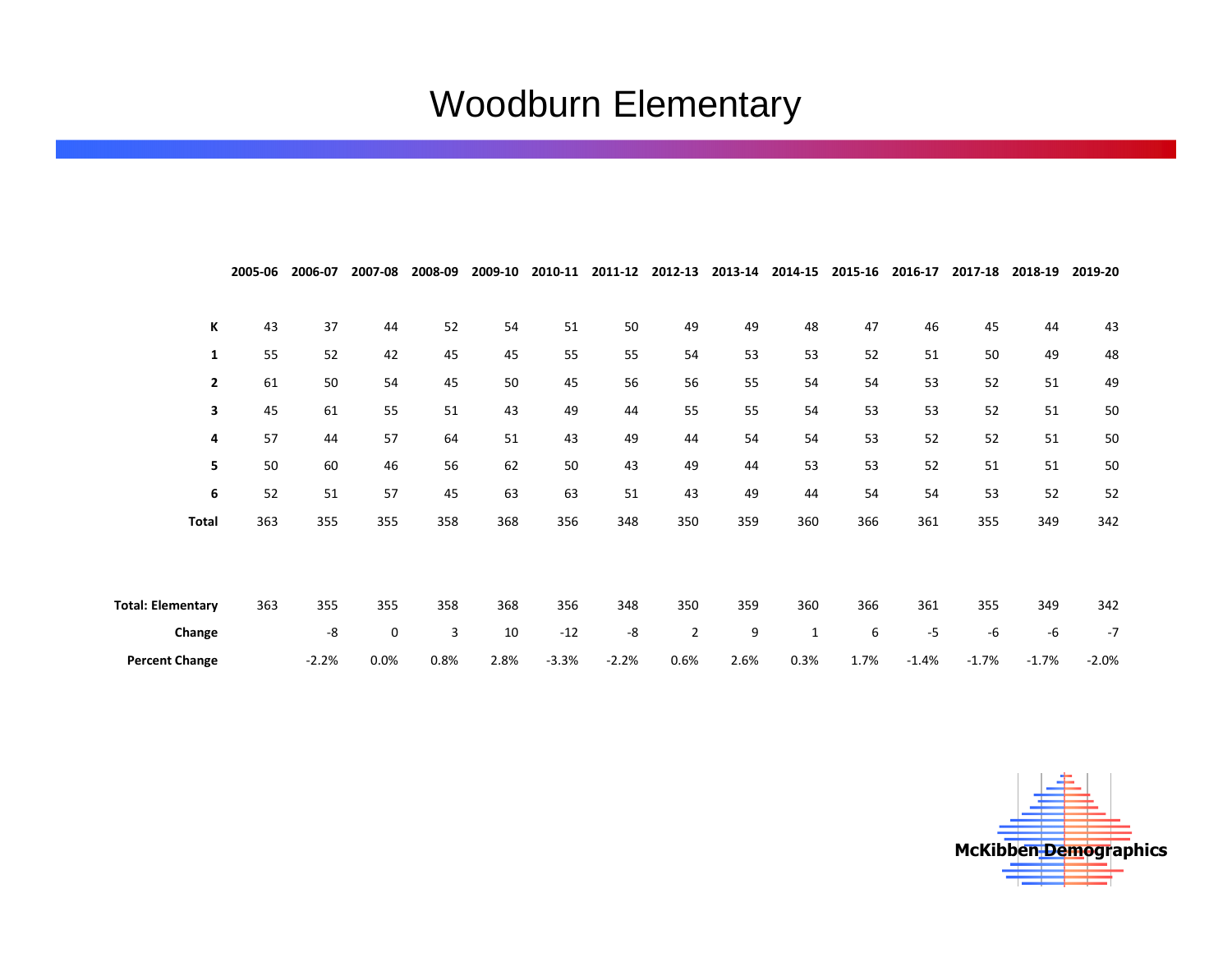# Prince Chapman Academy

|                             | 2005-06 | 2006-07  | 2007-08 | 2008-09 | 2009-10 | 2010-11 | 2011-12 | 2012-13 | 2013-14 | 2014-15 | 2015-16 | 2016-17 | 2017-18 | 2018-19 | 2019-20        |
|-----------------------------|---------|----------|---------|---------|---------|---------|---------|---------|---------|---------|---------|---------|---------|---------|----------------|
|                             |         |          |         |         |         |         |         |         |         |         |         |         |         |         |                |
| 6                           | 164     | 146      | 124     | 156     | 171     | 149     | 148     | 158     | 137     | 157     | 149     | 149     | 151     | 148     | 151            |
| 7                           | 187     | 146      | 162     | 151     | 159     | 185     | 152     | 151     | 161     | 140     | 159     | 150     | 150     | 153     | 149            |
| 8                           | 183     | 159      | 147     | 152     | 151     | 172     | 181     | 149     | 148     | 158     | 137     | 156     | 147     | 147     | 150            |
|                             |         |          |         |         |         |         |         |         |         |         |         |         |         |         |                |
| Total                       | 534     | 451      | 433     | 459     | 481     | 506     | 481     | 458     | 446     | 455     | 445     | 455     | 448     | 448     | 450            |
|                             |         |          |         |         |         |         |         |         |         |         |         |         |         |         |                |
|                             |         |          |         |         |         |         |         |         |         |         |         |         |         |         |                |
|                             |         |          |         |         |         |         |         |         |         |         |         |         |         |         |                |
| <b>Total: Middle School</b> | 534     | 451      | 433     | 459     | 481     | 506     | 481     | 458     | 446     | 455     | 445     | 455     | 448     | 448     | 450            |
| Change                      |         | $-83$    | $-18$   | 26      | 22      | 25      | $-25$   | $-23$   | $-12$   | 9       | $-10$   | 10      | $-7$    | 0       | $\overline{2}$ |
| <b>Percent Change</b>       |         | $-15.5%$ | $-4.0%$ | 6.0%    | 4.8%    | 5.2%    | $-4.9%$ | $-4.8%$ | $-2.6%$ | 2.0%    | $-2.2%$ | 2.2%    | $-1.5%$ | 0.0%    | 0.4%           |

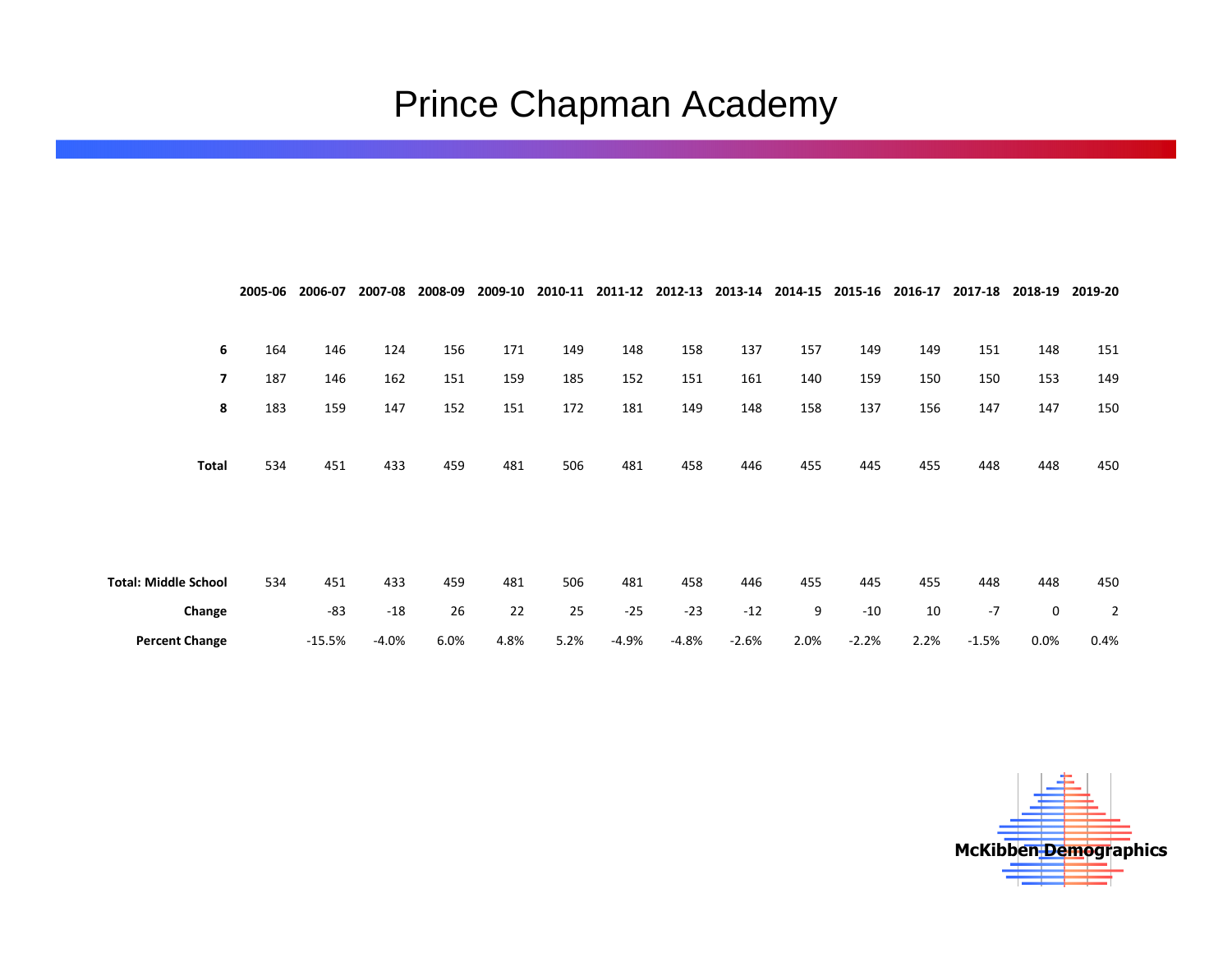#### New Haven Middle School

|                             | 2005-06 | 2006-07  | 2007-08 | 2008-09  | 2009-10  | 2010-11  |       | 2011-12 2012-13 | 2013-14 | 2014-15  | 2015-16  | 2016-17  | 2017-18        | 2018-19 | 2019-20 |
|-----------------------------|---------|----------|---------|----------|----------|----------|-------|-----------------|---------|----------|----------|----------|----------------|---------|---------|
|                             |         |          |         |          |          |          |       |                 |         |          |          |          |                |         |         |
| 6                           | 204     | 192      | 217     | 182      | 186      | 187      | 187   | 203             | 210     | 182      | 185      | 185      | 189            | 190     | 191     |
| $\overline{\phantom{a}}$    | 230     | 208      | 207     | 218      | 177      | 177      | 185   | 185             | 201     | 208      | 178      | 181      | 181            | 185     | 184     |
| 8                           | 218     | 231      | 219     | 213      | 198      | 168      | 175   | 183             | 183     | 199      | 202      | 173      | 176            | 176     | 179     |
|                             |         |          |         |          |          |          |       |                 |         |          |          |          |                |         |         |
| <b>Total</b>                | 652     | 631      | 643     | 613      | 561      | 532      | 547   | 571             | 594     | 589      | 565      | 539      | 546            | 551     | 554     |
|                             |         |          |         |          |          |          |       |                 |         |          |          |          |                |         |         |
|                             |         |          |         |          |          |          |       |                 |         |          |          |          |                |         |         |
| <b>Total: Middle School</b> | 652     | 631      | 643     | 613      | 561      | 532      | 547   | 571             | 594     | 589      | 565      | 539      | 546            | 551     | 554     |
| Change                      |         | $-21$    | 12      | $-30$    | $-52$    | $-29$    | 15    | 24              | 23      | $-5$     | $-24$    | $-26$    | $\overline{7}$ | 5       | 3       |
| <b>Percent Change</b>       |         | $-3.22%$ | 1.90%   | $-4.67%$ | $-8.48%$ | $-5.17%$ | 2.82% | 4.39%           | 4.03%   | $-0.84%$ | $-4.07%$ | $-4.60%$ | 1.30%          | 0.92%   | 0.54%   |

McKibben Demographics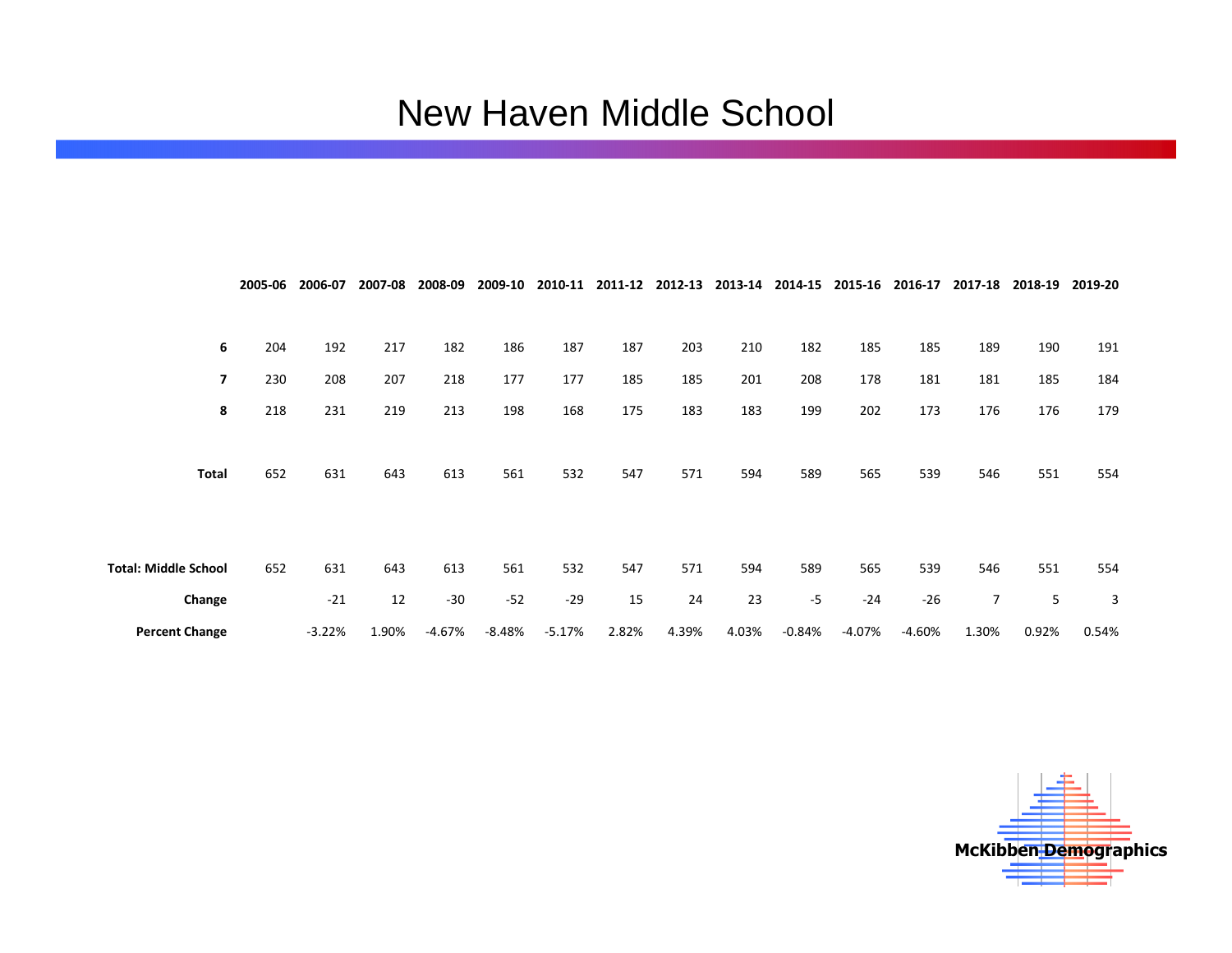# Heritage Junior-Senior High School

|                           | 2005-06 | 2006-07 | 2007-08 | 2008-09 | 2009-10 | 2010-11 | 2011-12 | 2012-13 | 2013-14 | 2014-15 | 2015-16 | 2016-17 | 2017-18 | 2018-19 | 2019-20 |
|---------------------------|---------|---------|---------|---------|---------|---------|---------|---------|---------|---------|---------|---------|---------|---------|---------|
|                           |         |         |         |         |         |         |         |         |         |         |         |         |         |         |         |
| $\overline{7}$            | 114     | 111     | 136     | 111     | 118     | 113     | 96      | 88      | 99      | 85      | 98      | 81      | 84      | 87      | 90      |
| 8                         | 116     | 115     | 116     | 119     | 116     | 120     | 115     | 98      | 90      | 101     | 88      | 101     | 83      | 86      | 89      |
| 9                         | 160     | 169     | 157     | 145     | 166     | 157     | 163     | 158     | 135     | 125     | 142     | 125     | 144     | 120     | 125     |
| 10                        | 146     | 162     | 168     | 156     | 149     | 161     | 152     | 158     | 153     | 131     | 123     | 139     | 123     | 141     | 118     |
| 11                        | 187     | 144     | 151     | 169     | 154     | 146     | 158     | 149     | 155     | 150     | 130     | 122     | 138     | 122     | 140     |
| 12                        | 135     | 169     | 138     | 148     | 169     | 148     | 140     | 152     | 143     | 149     | 147     | 127     | 120     | 135     | 120     |
|                           |         |         |         |         |         |         |         |         |         |         |         |         |         |         |         |
| Total                     | 858     | 870     | 866     | 848     | 872     | 845     | 824     | 803     | 775     | 741     | 728     | 695     | 692     | 691     | 682     |
|                           |         |         |         |         |         |         |         |         |         |         |         |         |         |         |         |
|                           |         |         |         |         |         |         |         |         |         |         |         |         |         |         |         |
| <b>Total: High School</b> | 858     | 870     | 866     | 848     | 872     | 845     | 824     | 803     | 775     | 741     | 728     | 695     | 692     | 691     | 682     |
| Change                    |         | 12      | $-4$    | $-18$   | 24      | $-27$   | $-21$   | $-21$   | $-28$   | $-34$   | $-13$   | $-33$   | $-3$    | $-1$    | -9      |
| <b>Percent Change</b>     |         | 1.4%    | $-0.5%$ | $-2.1%$ | 2.8%    | $-3.1%$ | $-2.5%$ | $-2.5%$ | $-3.5%$ | $-4.4%$ | $-1.8%$ | $-4.5%$ | $-0.4%$ | $-0.1%$ | $-1.3%$ |

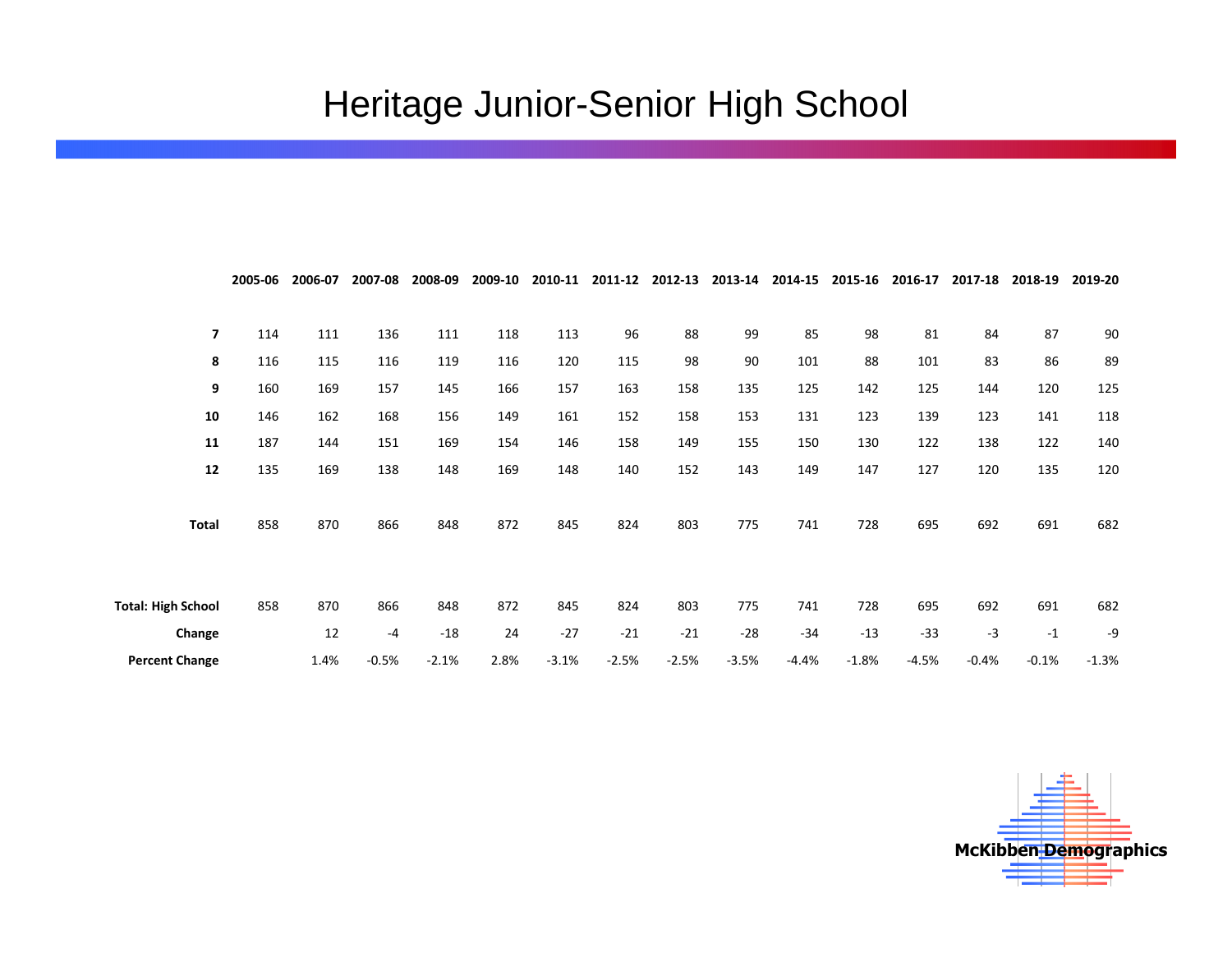# Leo Junior-Senior High School

|                           | 2005-06 | 2006-07 | 2007-08 | 2008-09 | 2009-10 | 2010-11 | 2011-12 | 2012-13 | 2013-14 | 2014-15 | 2015-16 | 2016-17 | 2017-18 | 2018-19 | 2019-20 |
|---------------------------|---------|---------|---------|---------|---------|---------|---------|---------|---------|---------|---------|---------|---------|---------|---------|
|                           |         |         |         |         |         |         |         |         |         |         |         |         |         |         |         |
| $\overline{7}$            | 201     | 211     | 195     | 192     | 202     | 192     | 182     | 181     | 185     | 189     | 177     | 172     | 166     | 164     | 156     |
| 8                         | 186     | 207     | 208     | 205     | 195     | 208     | 198     | 187     | 186     | 189     | 193     | 181     | 174     | 168     | 166     |
| 9                         | 179     | 197     | 219     | 217     | 217     | 205     | 218     | 208     | 196     | 195     | 198     | 203     | 190     | 183     | 176     |
| 10                        | 195     | 184     | 197     | 220     | 219     | 215     | 203     | 216     | 206     | 194     | 193     | 196     | 201     | 188     | 181     |
| 11                        | 208     | 188     | 189     | 202     | 228     | 223     | 219     | 207     | 220     | 208     | 196     | 195     | 198     | 203     | 190     |
| 12                        | 156     | 204     | 186     | 187     | 200     | 223     | 219     | 215     | 203     | 216     | 204     | 192     | 191     | 194     | 199     |
|                           |         |         |         |         |         |         |         |         |         |         |         |         |         |         |         |
| <b>Total</b>              | 1125    | 1191    | 1194    | 1223    | 1261    | 1266    | 1239    | 1214    | 1196    | 1191    | 1161    | 1139    | 1120    | 1100    | 1068    |
|                           |         |         |         |         |         |         |         |         |         |         |         |         |         |         |         |
|                           |         |         |         |         |         |         |         |         |         |         |         |         |         |         |         |
| <b>Total: High School</b> | 1125    | 1191    | 1194    | 1223    | 1261    | 1266    | 1239    | 1214    | 1196    | 1191    | 1161    | 1139    | 1120    | 1100    | 1068    |
| Change                    |         | 66      | 3       | 29      | 38      | 5       | $-27$   | $-25$   | $-18$   | $-5$    | $-30$   | $-22$   | $-19$   | $-20$   | $-32$   |
| <b>Percent Change</b>     |         | 5.9%    | 0.3%    | 2.4%    | 3.1%    | 0.4%    | $-2.1%$ | $-2.0%$ | $-1.5%$ | $-0.4%$ | $-2.5%$ | $-1.9%$ | $-1.7%$ | $-1.8%$ | $-2.9%$ |

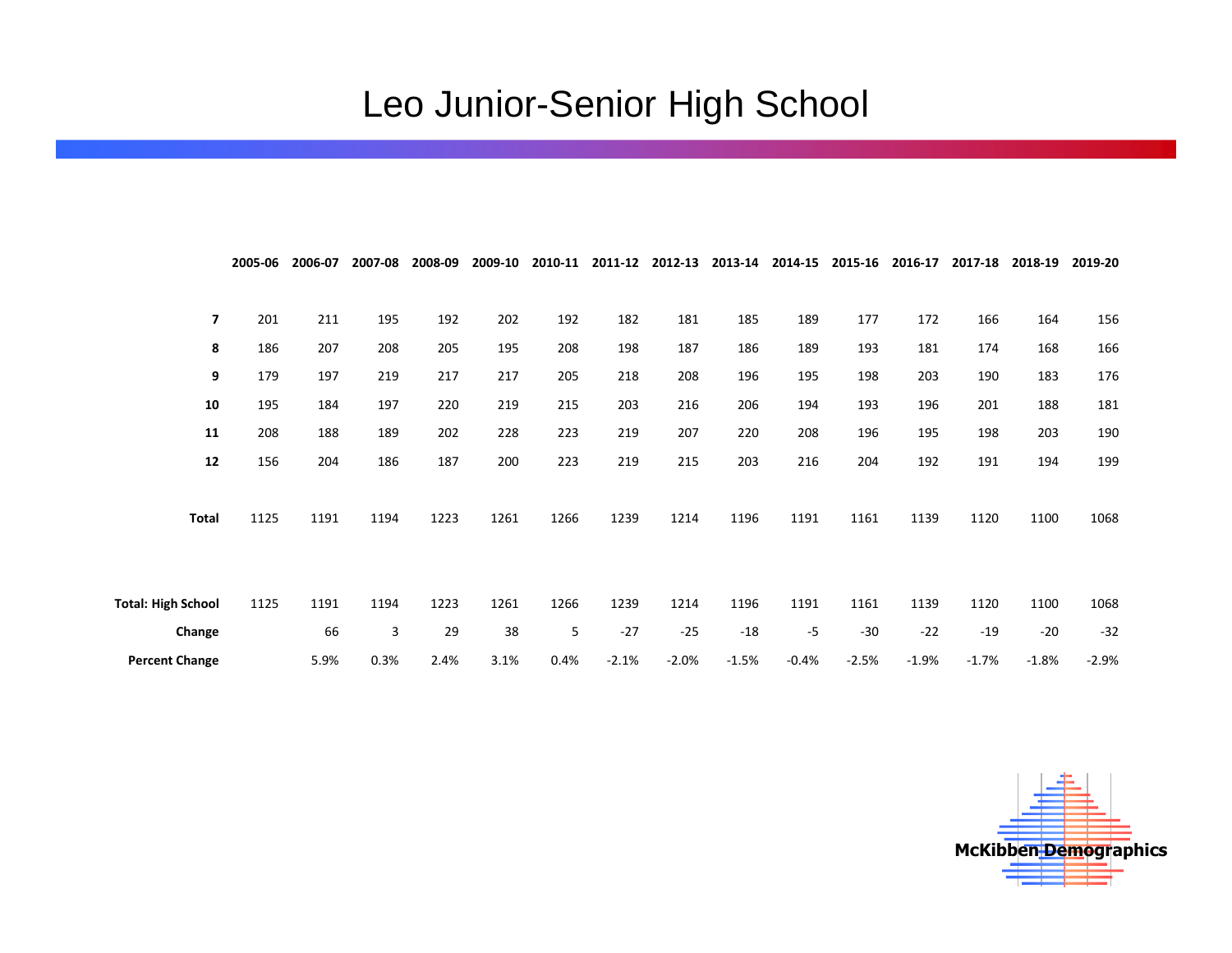# New Haven High School

|                           | 2005-06 | 2006-07 | 2007-08 | 2008-09 | 2009-10 | 2010-11  | 2011-12 | 2012-13 | 2013-14        | 2014-15 | 2015-16 | 2016-17 | 2017-18 | 2018-19 | 2019-20 |
|---------------------------|---------|---------|---------|---------|---------|----------|---------|---------|----------------|---------|---------|---------|---------|---------|---------|
|                           |         |         |         |         |         |          |         |         |                |         |         |         |         |         |         |
| 9                         | 296     | 257     | 306     | 258     | 236     | 194      | 210     | 219     | 229            | 229     | 239     | 242     | 208     | 211     | 218     |
| ${\bf 10}$                | 256     | 284     | 267     | 331     | 250     | 224      | 190     | 206     | 215            | 224     | 220     | 229     | 232     | 200     | 203     |
| 11                        | 222     | 241     | 270     | 236     | 302     | 238      | 222     | 188     | 204            | 213     | 217     | 213     | 222     | 225     | 194     |
| ${\bf 12}$                | 214     | 206     | 239     | 250     | 227     | 248      | 231     | 215     | 182            | 198     | 200     | 204     | 200     | 209     | 212     |
| Total                     | 988     | 988     | 1082    | 1075    | 1015    | 904      | 853     | 828     | 830            | 864     | 876     | 888     | 862     | 845     | 827     |
|                           |         |         |         |         |         |          |         |         |                |         |         |         |         |         |         |
| <b>Total: High School</b> | 988     | 988     | 1082    | 1075    | 1015    | 904      | 853     | 828     | 830            | 864     | 876     | 888     | 862     | 845     | 827     |
| Change                    |         | 0       | 94      | $-7$    | $-60$   | $-111$   | $-51$   | $-25$   | $\overline{2}$ | 34      | 12      | 12      | $-26$   | $-17$   | $-18$   |
| <b>Percent Change</b>     |         | 0.0%    | 9.5%    | $-0.6%$ | $-5.6%$ | $-10.9%$ | $-5.6%$ | $-2.9%$ | 0.2%           | 4.1%    | 1.4%    | 1.4%    | $-2.9%$ | $-2.0%$ | $-2.1%$ |

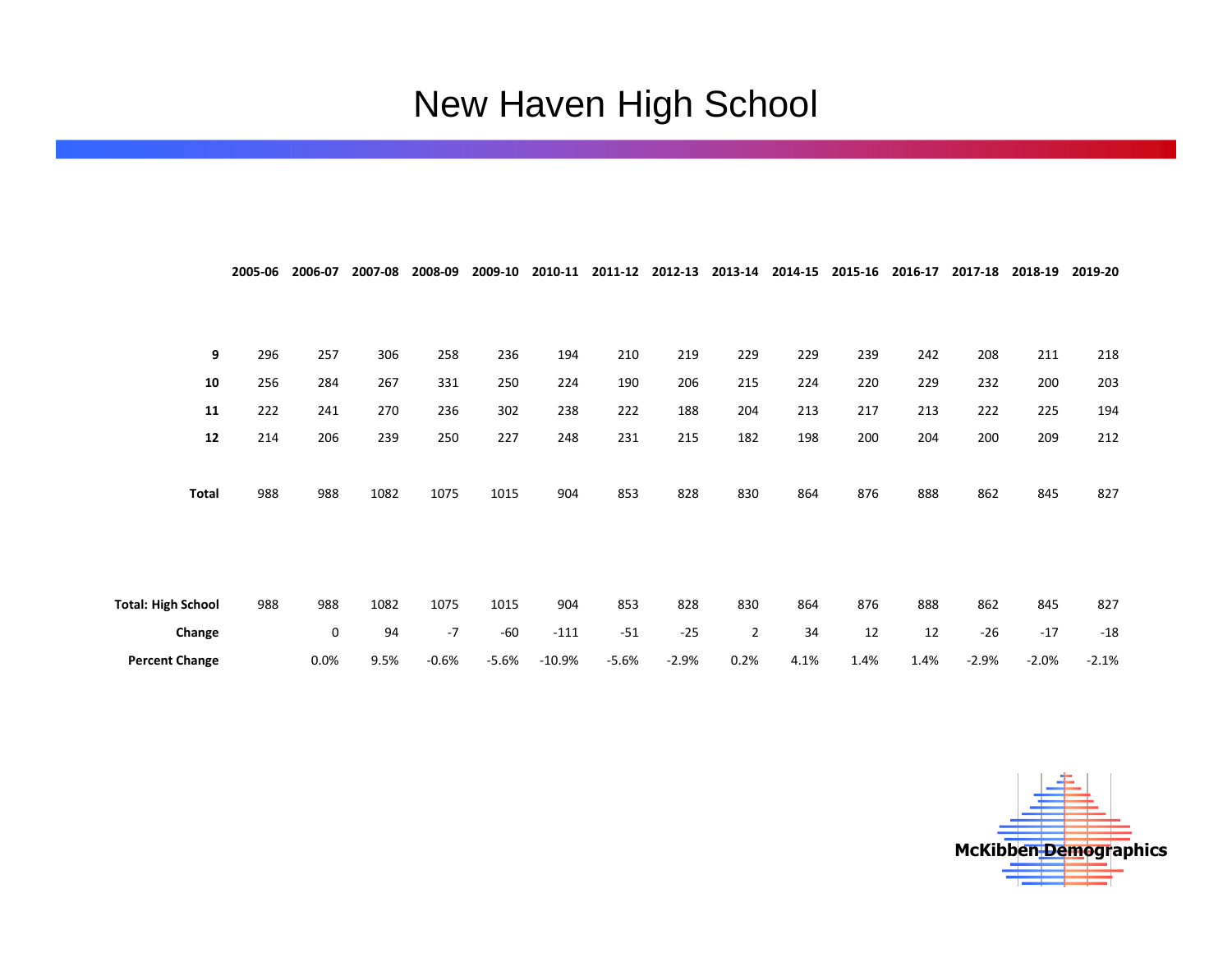#### Paul Harding High School

|                           | 2005-06 | 2006-07 | 2007-08 | 2008-09 | 2009-10 | 2010-11 | 2011-12 | 2012-13  | 2013-14 | 2014-15 | 2015-16 | 2016-17 | 2017-18 | 2018-19 | 2019-20        |
|---------------------------|---------|---------|---------|---------|---------|---------|---------|----------|---------|---------|---------|---------|---------|---------|----------------|
|                           |         |         |         |         |         |         |         |          |         |         |         |         |         |         |                |
| 9                         | 166     | 162     | 157     | 203     | 164     | 223     | 213     | 182      | 181     | 193     | 189     | 199     | 188     | 188     | 191            |
| 10                        | 153     | 163     | 136     | 159     | 241     | 184     | 210     | 200      | 171     | 170     | 185     | 181     | 191     | 180     | 180            |
| 11                        | 157     | 141     | 150     | 134     | 145     | 253     | 177     | 202      | 192     | 164     | 167     | 181     | 177     | 187     | 176            |
| ${\bf 12}$                | 111     | 125     | 122     | 119     | 124     | 160     | 233     | 163      | 186     | 177     | 161     | 159     | 172     | 168     | 178            |
| <b>Total</b>              | 587     | 591     | 565     | 615     | 674     | 820     | 833     | 747      | 730     | 704     | 702     | 720     | 728     | 723     | 725            |
| <b>Total: High School</b> | 587     | 591     | 565     | 615     | 674     | 820     | 833     | 747      | 730     | 704     | 702     | 720     | 728     | 723     | 725            |
| Change                    |         | 4       | $-26$   | 50      | 59      | 146     | 13      | $-86$    | $-17$   | $-26$   | $-2$    | 18      | 8       | $-5$    | $\overline{2}$ |
| <b>Percent Change</b>     |         | 0.7%    | $-4.4%$ | 8.8%    | 9.6%    | 21.7%   | 1.6%    | $-10.3%$ | $-2.3%$ | $-3.6%$ | $-0.3%$ | 2.6%    | 1.1%    | $-0.7%$ | 0.3%           |